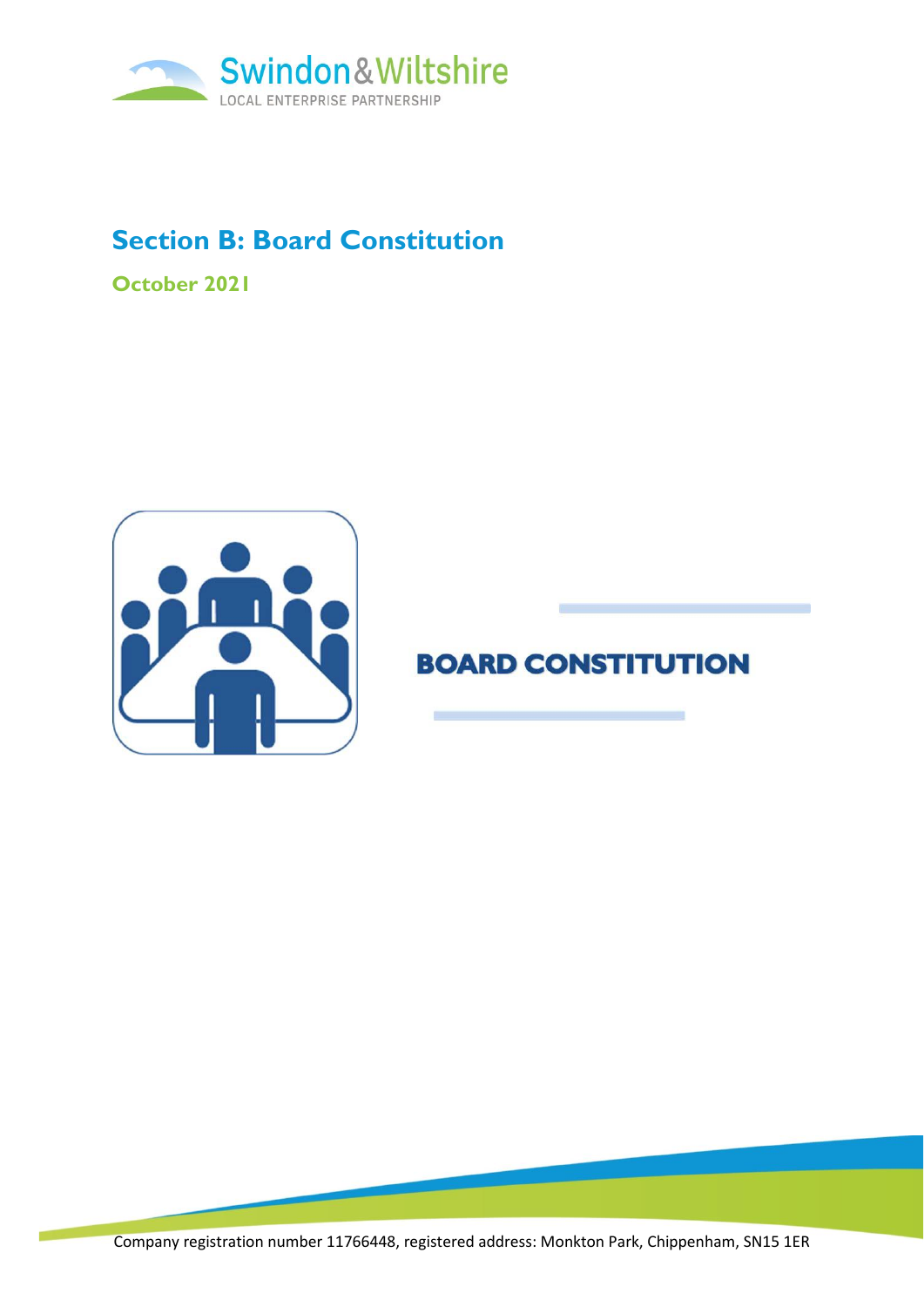

# **Contents**

|                                                               | Page |
|---------------------------------------------------------------|------|
| <b>Definitions</b>                                            |      |
| Role and responsibilities                                     |      |
| Board meetings                                                | 4    |
| Decision making and delegation                                | 9    |
| Financial responsibilities                                    |      |
| <b>Annual General Meeting</b>                                 |      |
| <b>Appendices</b>                                             |      |
| Appendix 1: Joint Scrutiny Task Group Terms of Reference      | 2    |
| Appendix 2: Standing Members Group Terms of Reference         | 18   |
| Appendix 3: Pay and Remuneration Committee Terms of Reference | 21   |
| Appendix 4: Subgroup Terms of Reference                       | 27   |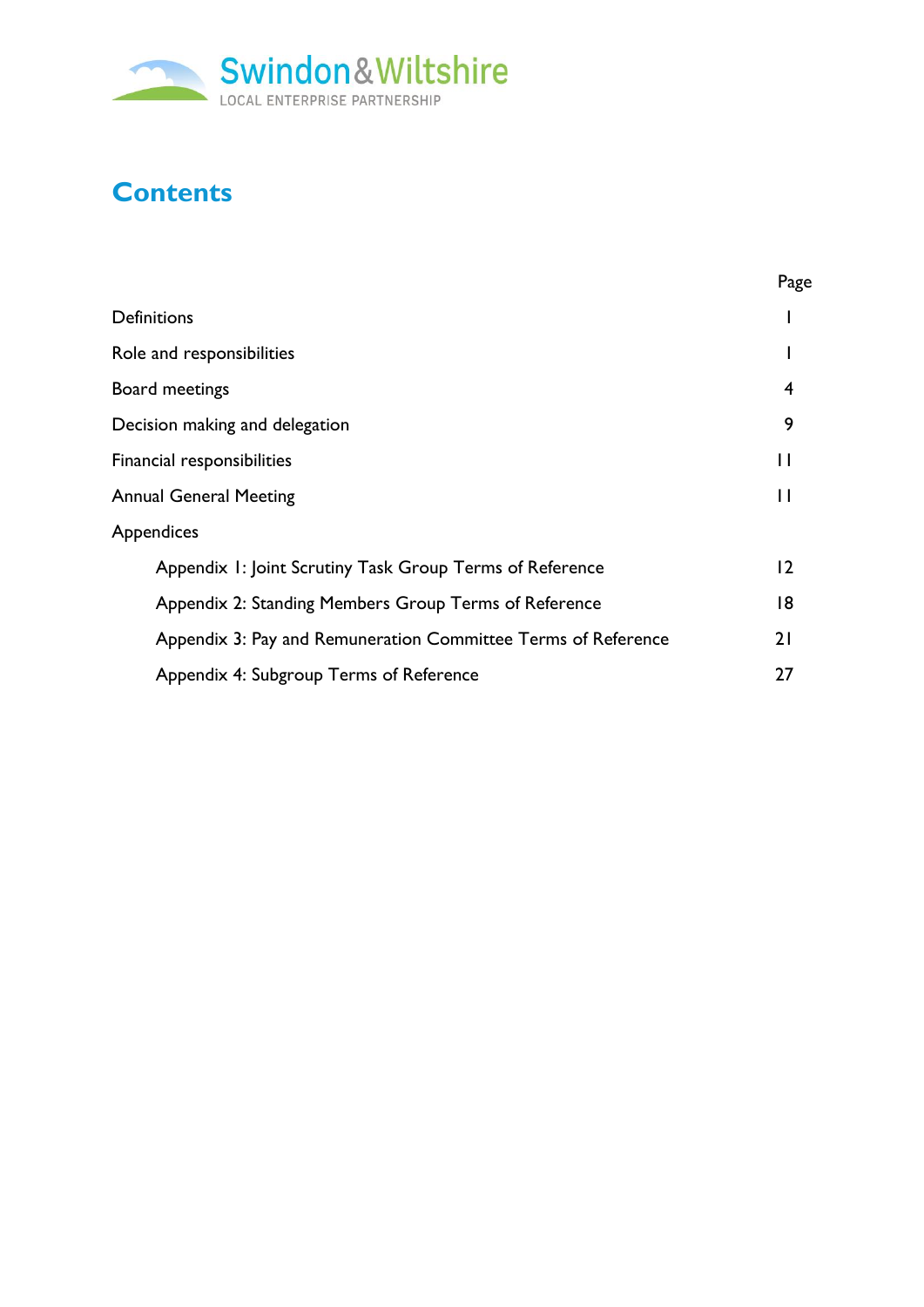

# **Board Constitution**

1. The Governance Framework may be amended by the Board at any time under the decision-making processes set out in this Constitution.

## **Definitions**

2. In this document:

- a. "Unitary Authorities" refers to the local authority members of the SWLEP, Swindon Borough Council and Wiltshire Council;
- b. "stakeholders" means any person or organisation likely to be directly affected by or interested in the activities of the SWLEP, including in particular the Unitary Authorities and employers, businesses, enterprises and other persons or organisations operating or likely to operate within or otherwise concerned with the economy in the LEP area;
- c. "external resource" means resources (including human resource) other than the resources within the SWLEP Board and Executive.
- d. "The SWLEP" means the SWLEP Board plus the operation of its activities through the Executive.

## **Roles and responsibilities**

- 3. The Board is responsible for the SWLEP's performance in accordance with its Role and Governance Principles (Section A). In particular, the Board shall:
	- a. produce strategic economic plans in line with government guidance;
	- b. produce an annual report reviewing progress against delivery of the LIS including a financial statement regarding funds within SWLEP's direction or control; the total amounts committed to external organisations; total amounts committed to suppliers to purchase goods, works or services; and the total amounts incurred in running the partnership;
	- c. produce an annual delivery plan and setting out priority actions for the forthcoming year; and
	- d. ensure that the SWLEP complies with its Governance Framework and the terms of the Assurance Procedures.
- 4. Make decisions as to actions to be undertaken by the SWLEP and the allocation of funding and other resources to activities and projects.
- 5. The LEP's annual report shall be agreed by the Board by 31 July each year. Prior to agreeing the work plan the Board shall carry out appropriate consultation with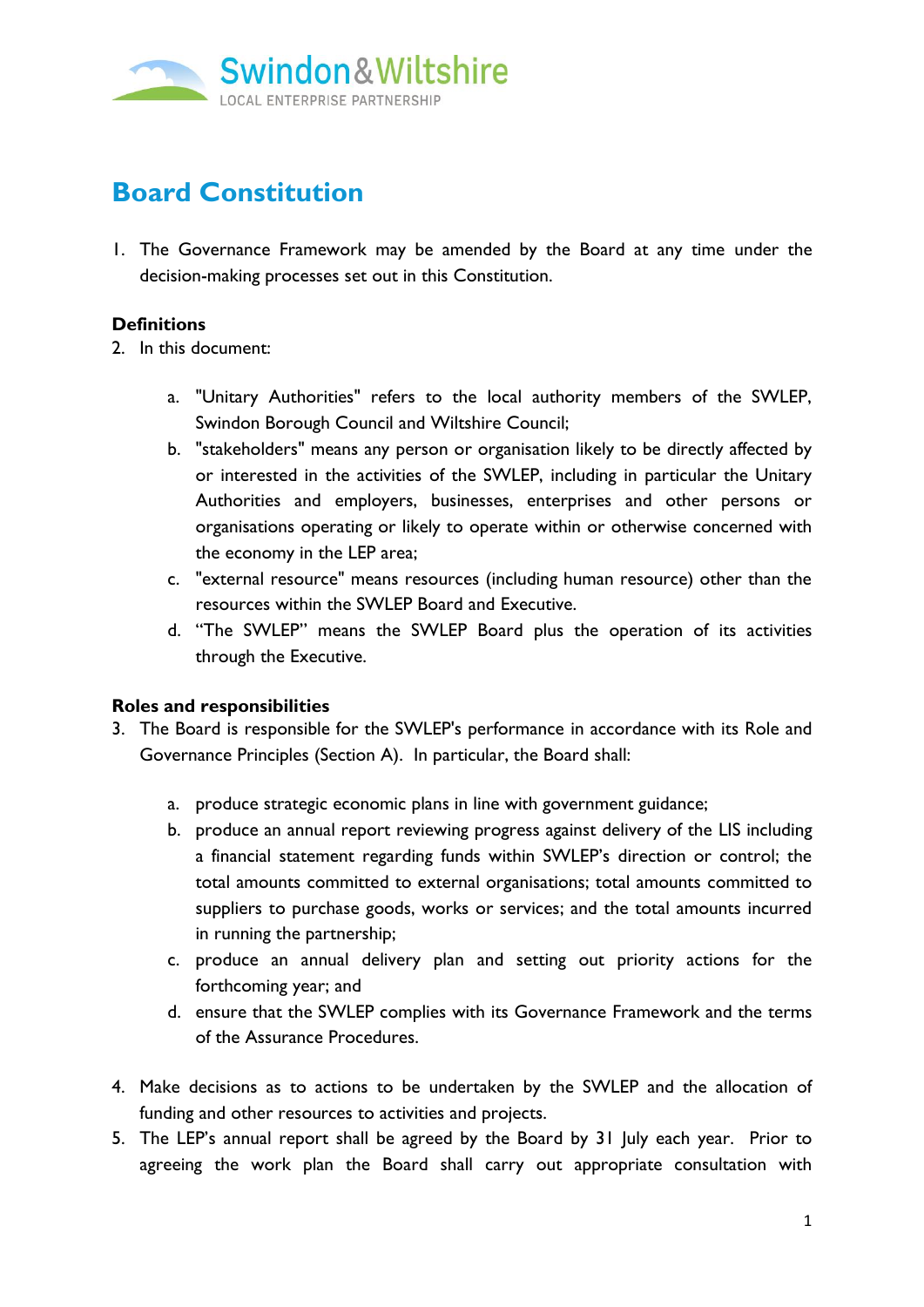

stakeholders and the Executive with regard to proposed activities and associated resource implications. SWLEP's annual delivery plan will be agreed by the Board by 31 March each year.

- 6. The Board shall provide information and co-operation as reasonably requested by the Joint Scrutiny Panel (Appendix 1) to enable it to carry out appropriate review and scrutiny activities in respect of matters relating to the SWLEP.
- 7. The Board is responsible for the allocation of the core SWLEP budget, comprising of contributions from central government, in kind and financial resources from the two Unitary Authorities and other sources of funding, with a view to ensuring efficient and effective use of those resources to manage the administration and operation of the SWLEP. Before taking decisions on the use of core financial resources, including any decision to delegate activities to the SWLEP Chief Executive Officer (SWLEP CEO) or direct the SWLEP CEO to commission external resources, the Board must consider the availability of resources and skills within the SWLEP and the likely cost and availability of external resources and skills.
- 8. The Board is also responsible for agreeing the allocation of external financial resources allocated to the SWLEP, such as, but not limited to Growth Deal funding, in line with its Assurance Procedures (Section F); its Scheme of Delegation (Section D). and its Finance and Commissioning Policy (Section E)
- 9. The role of a Board Director is to use their skills, knowledge and experience for the benefit of the SWLEP to assist it in fulfilling its role as set out under Role and Governance Principles (Section A). In accepting their appointment, a Board Director agrees to act in accordance with this Governance Framework and, in particular, to comply with the Conflict of Interest policy and the requirements of Company Law.
- 10. The Chair is additionally responsible for providing leadership for the Board and the SWLEP and facilitating collective decision-making by the Board as set out in her/his job description. S/He shall act with the aims of:
	- a. ensuring that the Board operates efficiently and effectively; and
	- b. being an effective ambassador for the SWLEP both regionally and nationally.
- 11. The Executive of the SWLEP is the human resource which is clearly committed to the work of the partnership on an ongoing basis. As such it comprises: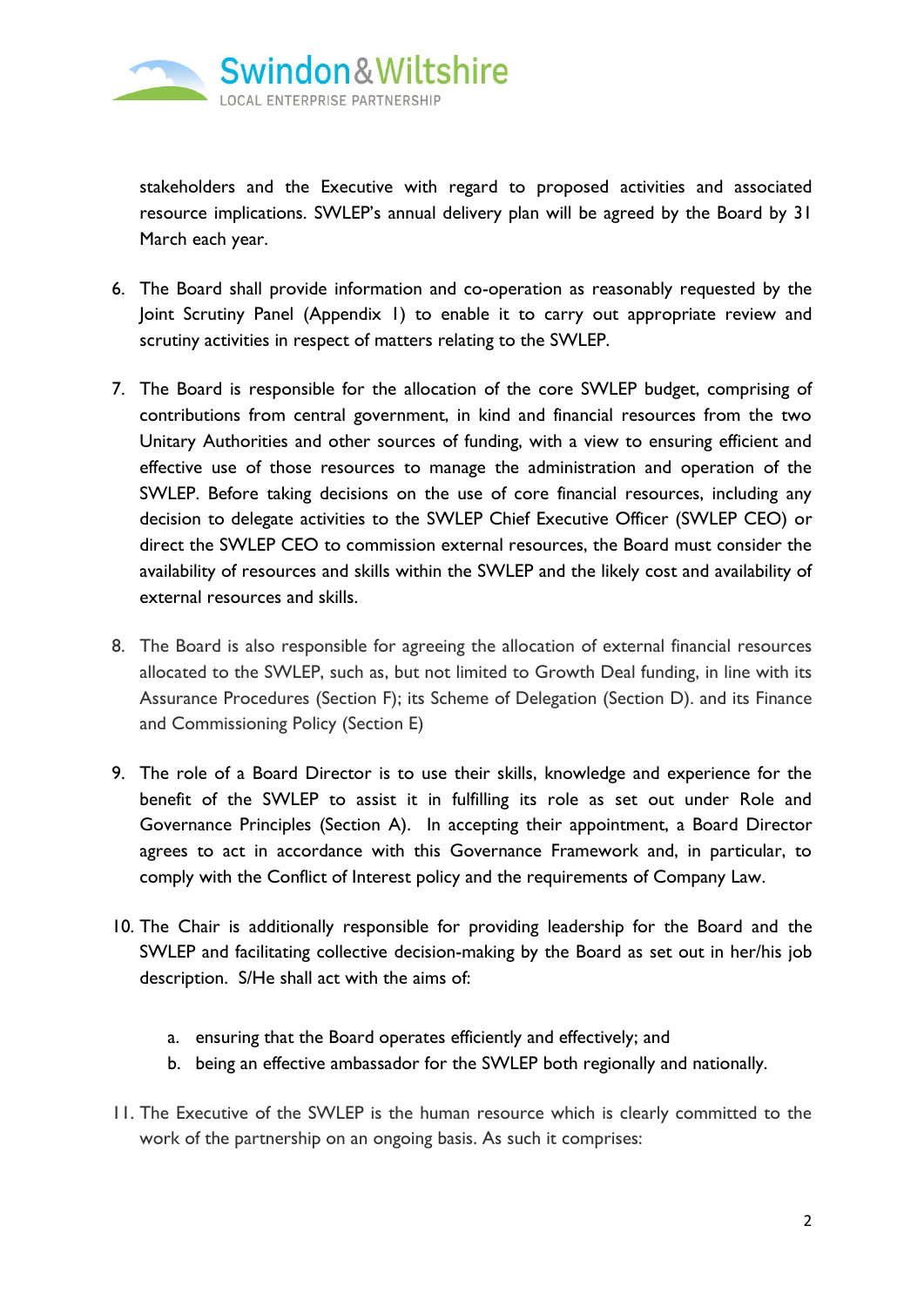

- a. individuals engaged to carry out a role which solely involves working for or on behalf of the SWLEP, including but not limited to the SWLEP CEO, the Director of Programmes and the Director of Strategy and Policy otherwise known as the Executive Team;
- b. the Head of Strategic Growth and Place (or equivalent post-holder) at Swindon Borough Council and the Director, Economic Development and Planning (or equivalent post-holder) at Wiltshire Council, to the extent that their working time is clearly allocated to work for and on behalf of the SWLEP through a written statement specifying the amount of time allocated to work for the LEP and the nature of the activities to be carried out or prioritised during that time.
- <span id="page-4-0"></span>c. any other individuals whose working time is partly allocated to work for or on behalf of the SWLEP, to the extent that the time of those individuals is clearly allocated to working by or on behalf of the LEP through a secondment agreement or other written statement specifying the amount of time allocated to work for the LEP and the nature of the activities to be carried out or prioritised during that time;

and those individuals shall all be regarded as members of the Secretariat working together for the SWLEP regardless of the identity of the organisation(s) with which those individuals have contracts of employment and the proportion of their time allocated to working on behalf of the SWLEP.

- 12. The role of the Secretariat is to support the Board in performing the SWLEP's activities in compliance with its Governance Framework. This includes planning and co-ordination of the SWLEP's activities, engagement with stakeholders, administration and commissioning and management of external resource.
- 13. The SWLEP CEO shall be accountable directly to the Chair (on behalf of the Board) for their performance. Reporting and accountability arrangements for staff within paragraph [11.c](#page-4-0) above shall be agreed in advance with the Board and specified in the written agreement specifying the allocation of their time to the SWLEP.
- 14. The SWLEP has a Board of a minimum of  $14<sup>1</sup>$  and maximum of 20 Members and is constituted in such a way as to ensure that it is business-led, with its Chair and at least 70% of all Directors representing the business community who will be appointed on a 3 year basis (which can be extended in accordance with the company's articles of

<sup>1</sup> During periods of Board Member recruitment the number of Board Members may fall below this lower limit temporarily.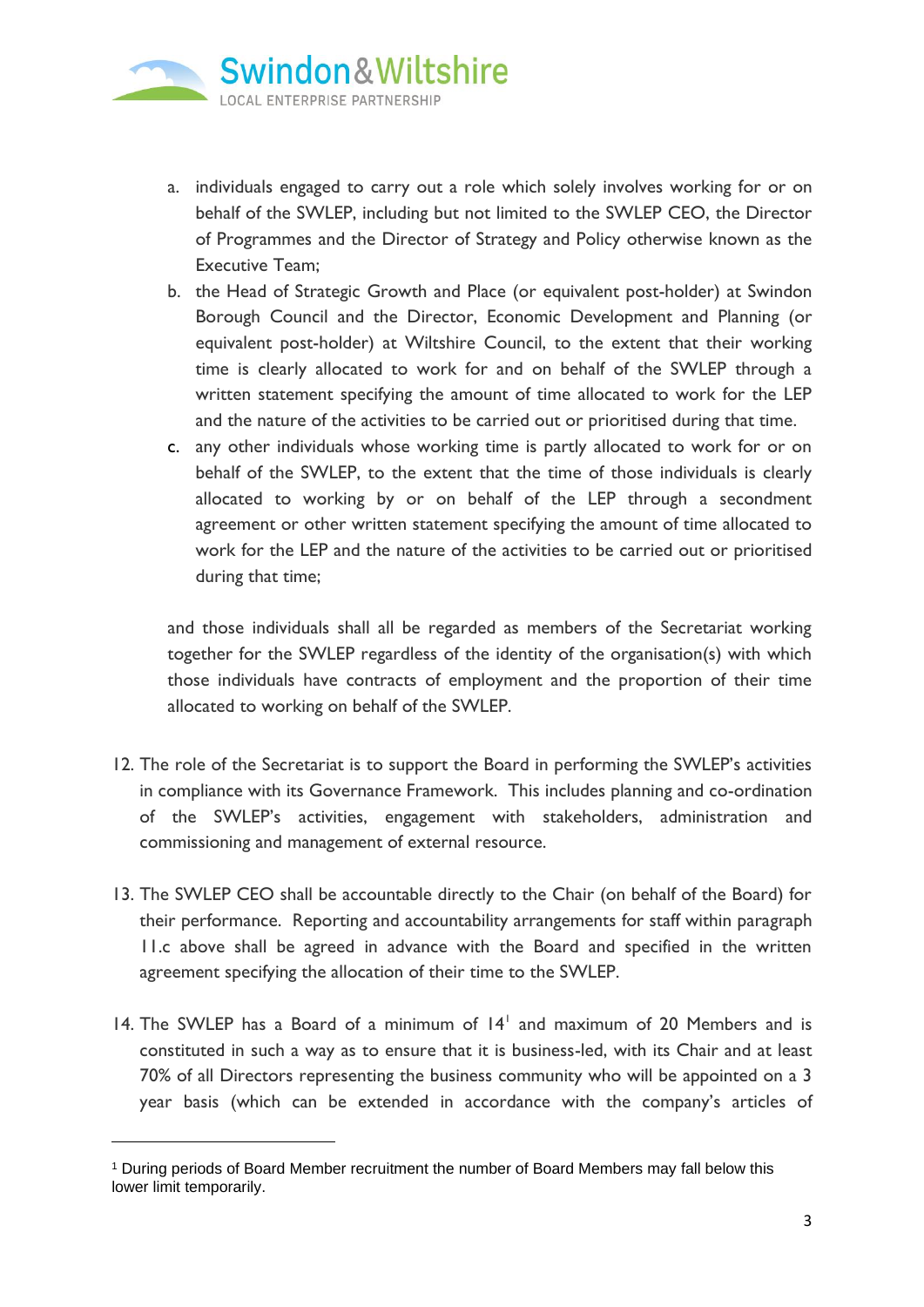

association). The Leaders of the two Unitary Authorities are s members of the SWLEP Board. A permanent seat at the Board will be allocated for a Director to represent the Military and another seat to represent the education sector; these seats will not be tied to a specific Military Service or educational institution or organisation. The Military and education sector representatives will be appointed on a three-year basis (which can be extended in accordance with the company's articles of association). The composition of the Board and the selection, appointment and tenure period for the Chair and Deputy Chair Board Member are set out in full in the SWLEP Assurance Procedures. The Senior Whitehall Sponsor, the  $BES<sup>2</sup>$  Minster who acts as the SWLEP champion and the BEIS Relationship Manager, will be invited to join SWLEP Board meetings as guests but will not be able to vote.

- 15. In the event of a Board Director having been found to have been in breach of the Conflict of Interest Policy by the Independent Review Panel the Board has the power to remove or suspend.
- 16. The Standing Members Group shall comprise the SWLEP Chair, the SWLEP Vice-Chair, nominated representatives of the two Unitary Authorities, the Military Board Director, the Education Board Director and the SWLEP Chief Executive Officer (Appendix 2). It is supported by the SWLEP Executive Team. A designated officer for each of the Unitary Authorities can be in attendance acting as the adviser to their representative. The Standing members Group meets at least three times a year in order for SWLEP to gain a better understanding of the policies, plans, influences and issues facing permanent members of the Board, which might have a bearing on the SWLEP programme delivery and strategy development,
- 17. The Remuneration, Search and Audit Panel (Appendix 3) recommends to the Board the total remuneration packages for the Chair, SWLEP CEO and SWLEP staff and it meets annually.

## **Board meetings**

- 18. The Board shall meet not less than five times per year.
- 19. A minimum of four weeks advance public notice will usually be given of Board meetings. However, meetings may be convened at shorter notice where there is a need for decisions to be taken before the next scheduled Board meeting which will be publicised as soon as possible after the meeting date is confirmed.

<sup>2</sup> Department for Business Energy and Industrial Strategy (BEIS)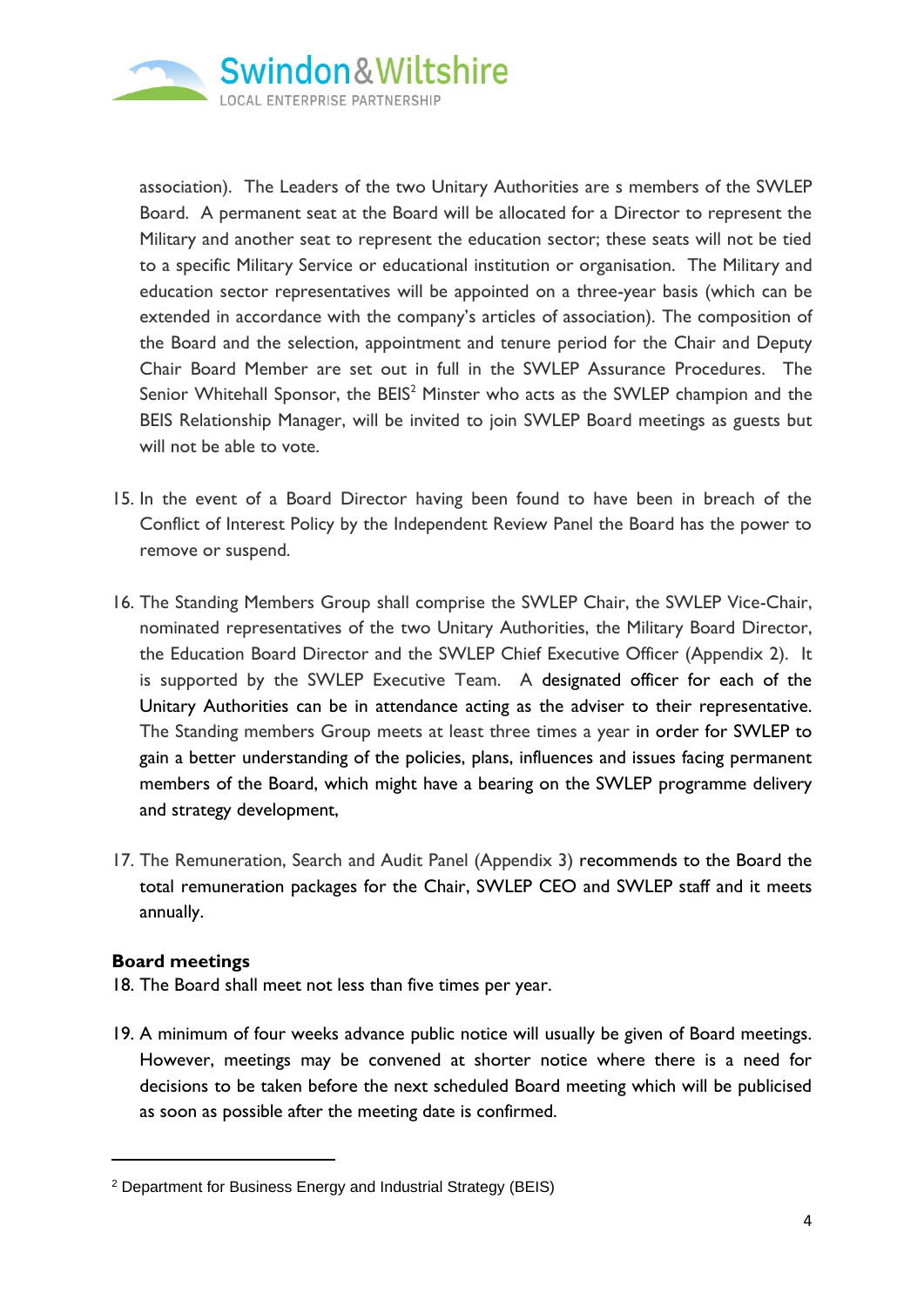

- 20. The Board will usually meet in person but it may meet and take decisions virtually (by video conference, telephone conference or exchange of emails) where there is a need for decisions to be taken before the next scheduled Board meeting and it is not practicable for the Board to meet in person within the relevant timescales. Where virtual meetings take place they must be quorate in accordance with paragraph [23.a.](#page-7-0) Decision-making by email exchange will be regarded as quorate where at least six Board members have participated in the email exchange and expressed a clear view on the decision.
- 21. The Board will conduct its business in an open and transparent manner in compliance with the guidelines set out in the National Local Growth Assurance Framework. It will enable interested stakeholders and members of the public to scrutinise and participate in SWLEP processes unless there are specific reasons for such discussion to be restricted from the public as set out in the Assurance Procedures. This includes holding meetings in public; how individuals can submit questions to the Board and the publication of the Board agenda papers and minutes. Agenda and papers for the Board will be published on the SWLEP website a minimum of five clear working days prior to the relevant meeting unless there is an extraordinary meeting called with less than five days' notice.
- 22. The content and quality of the written materials and oral reports provided to the Board shall be sufficient to enable the Board to appropriately monitor and plan the SWLEP's activities and performance and to fully consider, discuss and reach informed decisions on any proposals or recommendations put to the Board for decision. In particular, the papers prepared for each Board meeting shall:
	- a. specify clearly the purpose of the document, that is, is it for approval, discussion, for information and whether it is commercially sensitive.
	- b. identify any recommendations or proposals put forward for decision and the reasons why a proposal or recommendation is made;
	- c. in the case of any expenditure or grant of funding proposed for agreement by the Board:
		- confirm that appropriate advice has been sought from the relevant Unitary Authority, in its capacity as accountable body for that expenditure or funding, as to whether the expenditure or funding is within the scope of any conditions which apply to the use of that funding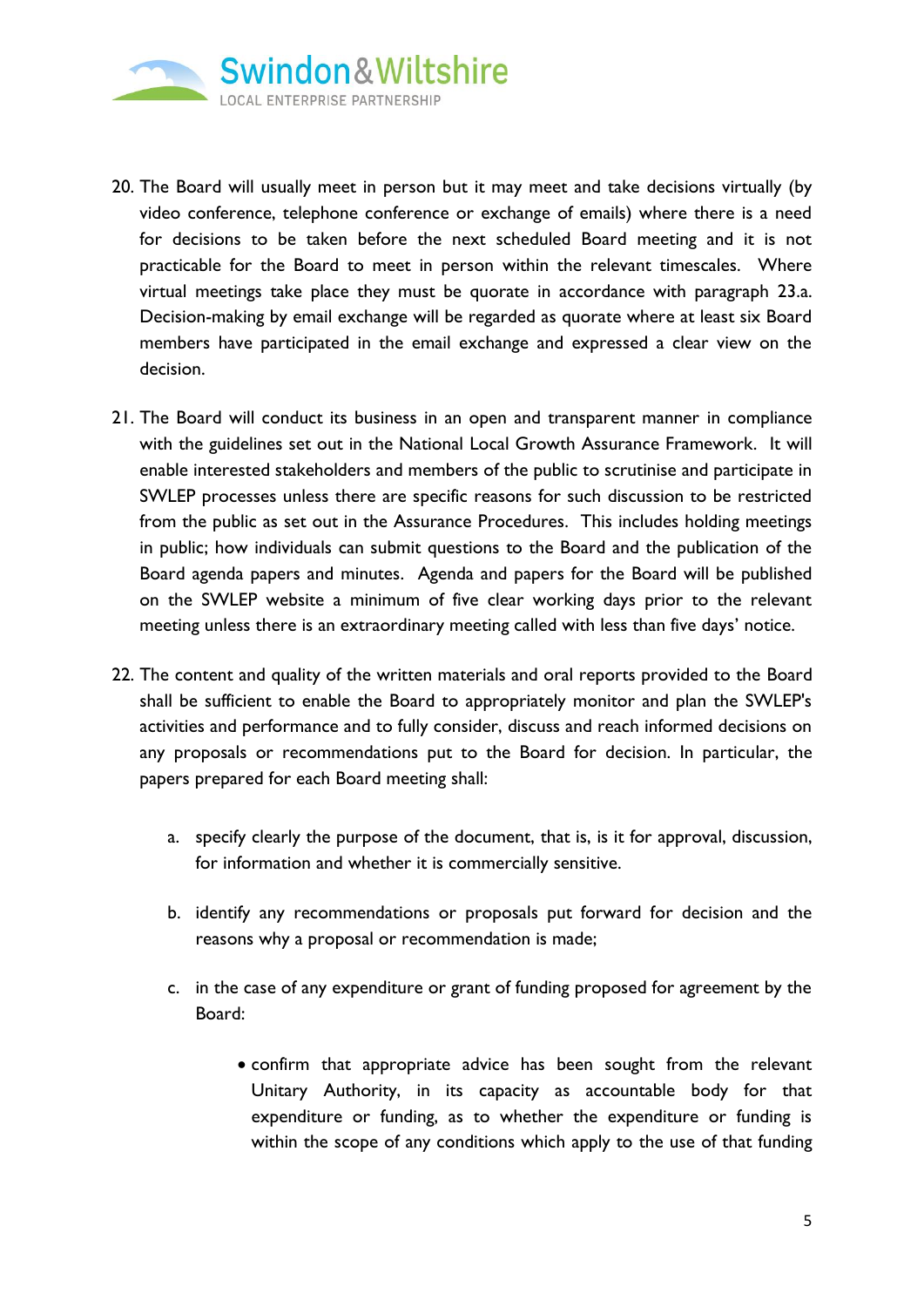

and as to any onward conditions or requirements which should be attached to the expenditure or funding; and

- attach or summarise any such advice received unless there are specific reasons for such information to be restricted from the public as set out in the Assurance Procedures.
- d. include appropriate reports on:
	- the activities of Board Subgroups (Appendix 4) and any other Board groups as appropriate; and
	- other delegated or commissioned activities.
- <span id="page-7-1"></span><span id="page-7-0"></span>23. Board meetings shall be conducted in accordance with the following provisions:
	- a. The quorum for a Board meeting shall be 6.
	- b. To support democratic accountability, Board members representing a Unitary Authority may be accompanied at Board meetings by one other elected Member of that Authority as an "Observer" who will be entitled to participate in discussions on the same basis as the Board member but will not be entitled to vote and are not counted as an attending Board member for the purposes of determining whether the meeting is quorate.
	- c. Where a Board member representing a Unitary Authority is unable to attend a Board meeting s/he may nominate a representative of the relevant Authority's cabinet as their representative to attend in their place to maintain this level of Members with democratic accountability responsibilities on the Board. In this circumstance, the alternate representative will be entitled to participate in discussions and vote as if s/he were a Board member. Any nominations under paragraph [c](#page-7-1) should be notified to the Chair and the SWLEP CEO in advance of the meeting and must be minuted.
	- d. Board Directors who are unable to attend a Board meeting can lodge their vote, or abstain from it, by notifying the Chair no less than 24 hours in advance of the meeting starting or as otherwise specified on a case by case basis to enable business to proceed. Unitary Authority Directors can send their nominated representative to attend the Board in their stead and vote as if they were Board Director.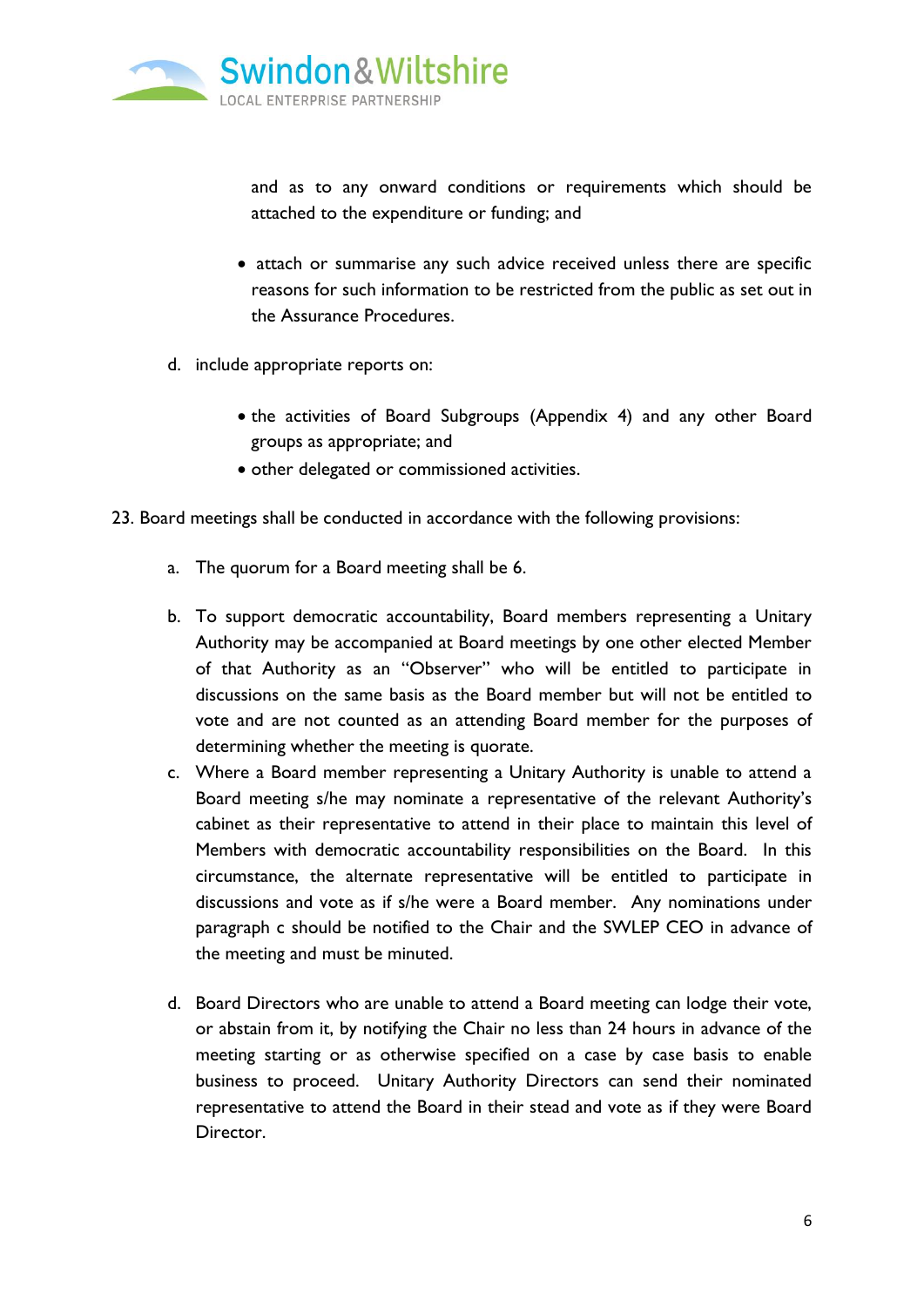

- e. If neither the director representing the Unitary Authority or their nominated representative can attend, their vote can be lodged with the Chair in the same way as other Board Directors.
- f. The Chief Executive of Swindon Borough Council and the Corporate Director of Wiltshire Council shall have the status of Advisors to the Board. Advisors shall not be counted when determining whether the meeting is quorate and shall not be entitled to vote. However Advisors shall be entitled to receive notice of Board meetings, receive copies of Board papers and to attend Board meetings. Advisors shall be entitled to participate in discussions at Board meetings, subject only to the exercise of the Chair's general discretion as to the conduct of Board meetings.
- g. Individuals other than Board Directors may attend Board meetings to the extent that the Board considers that their attendance will assist the Board:
	- in the conduct of the business to be conducted at that meeting;
	- in the ongoing management of the SWLEP's activities;
	- in the maintenance or development of relationships with stakeholders; or
	- to the extent that the Board otherwise considers it appropriate in the interests of transparency and maximising understanding of the SWLEP's role.

Such individuals shall be referred to as "in attendance" and may include (but are not limited to) members of the Executive Team, Secretariat, employees or members of the Unitary Authorities who are not Board Directors, professional advisers or others able to provide information or expertise to the Board. Individuals in attendance shall not be counted when determining whether the meeting is quorate and shall not be entitled to vote. Participation by individuals in attendance in discussions at Board meetings shall be at the discretion of the Chair.

h. At the start of each Board meeting the Chair shall remind Board Directors of the need to declare any conflicts of interest or potential conflicts of interest in relation to specific agenda items. Board Directors must declare any such conflicts or potential conflicts prior to the start of discussion on the relevant agenda item, and any declaration of interest will be included in the minutes of the Board meeting and the on the relevant Director's register of interest. Such declarations shall be considered and actioned in accordance with the Conflict of Interest Policy (Section C).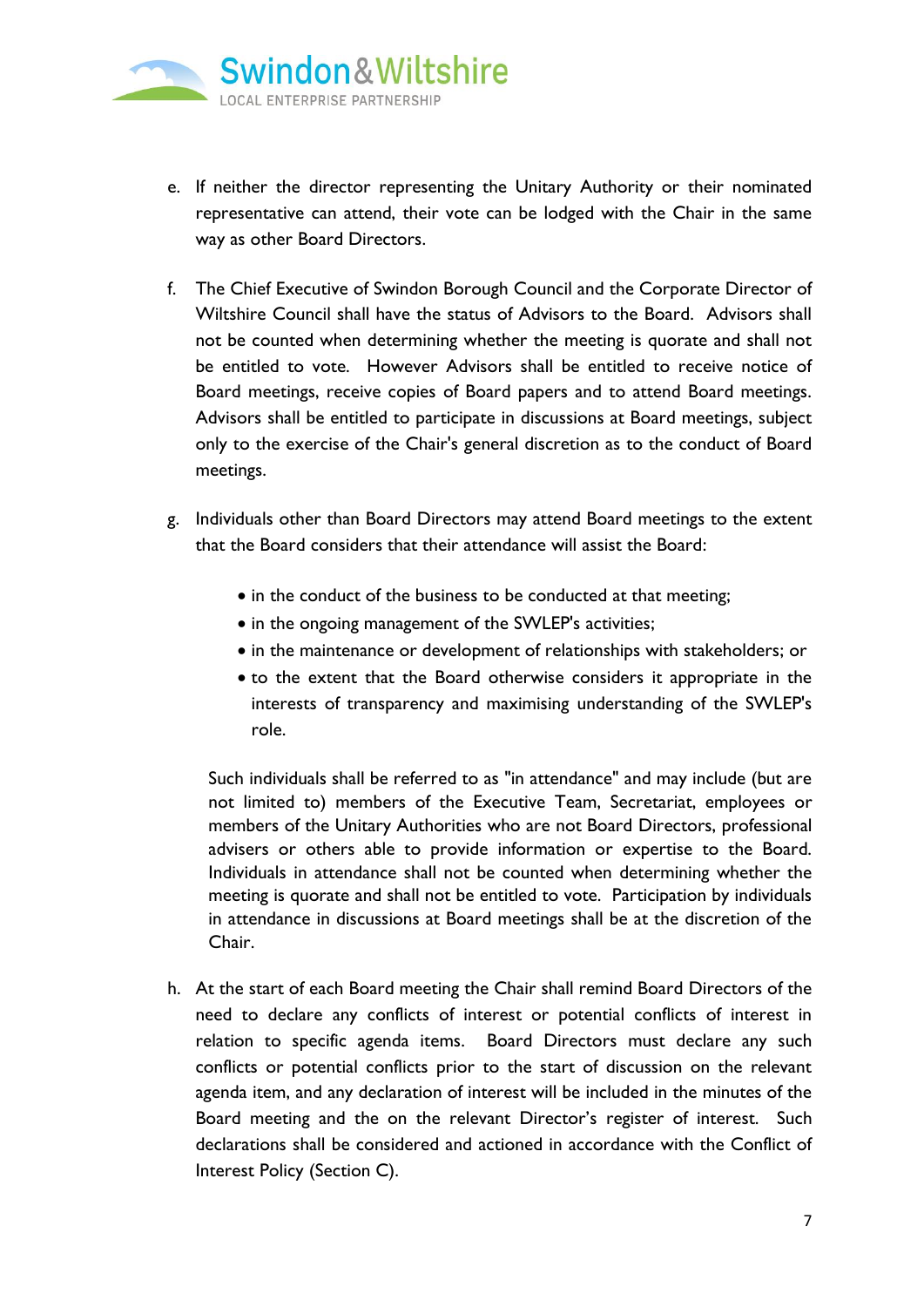

- i. The SWLEP Board will aim to make decisions on the basis of consensus which is set out in more detail in section four of the SWLEP Assurance Procedures. Where consensus does not emerge from the first full discussion of any issue or proposal, subject to paragraph j and unless a decision is required urgently (such that it cannot be delayed without prejudicing the position of the SWLEP or its stakeholders) the Board will usually delay decision-making on that matter until a later date to allow for further consideration and discussion, including collation and consideration of any additional information or advice which the Board considers may be of assistance.
- <span id="page-9-1"></span>j. If any Director expresses a concern that a proposal would, if accepted, result in a risk of breaching regulatory or accounting requirements, being subject to legal challenge:
	- the Board shall delay decision-making on that proposal to allow for further consideration and discussion and to obtain appropriate advice;
	- Board Directors shall have due regard to the views of the S151 Officer acting as SWLEP's Accountable Body and any legal or other professional advice obtained or provided to it and all other relevant factors in reaching a final view on the proposal.
- k. Where the Board has not been able to reach consensus even after it has proceeded in accordance with paragraphs i and j, or if a decision is required urgently and cannot be delayed beyond the first full discussion without prejudicing the position of the SWLEP or its stakeholders, the Board shall take a decision on the basis of a vote. Except where paragraph [l](#page-9-0) applies, each Board Director shall have a single vote and a proposal shall be agreed as a decision of the Board if a majority of members present and voting cast their votes in favour of the proposal.
- <span id="page-9-0"></span>l. Where the Board is considering a proposal to agree its annual business plan pursuant to paragraph 5 and a vote is required because consensus has not been achieved under paragraphs i and [j,](#page-9-1) the plan shall not be regarded as agreed unless:
	- at least 50% of the other Board members present and voting cast their votes in favour of accepting the plan.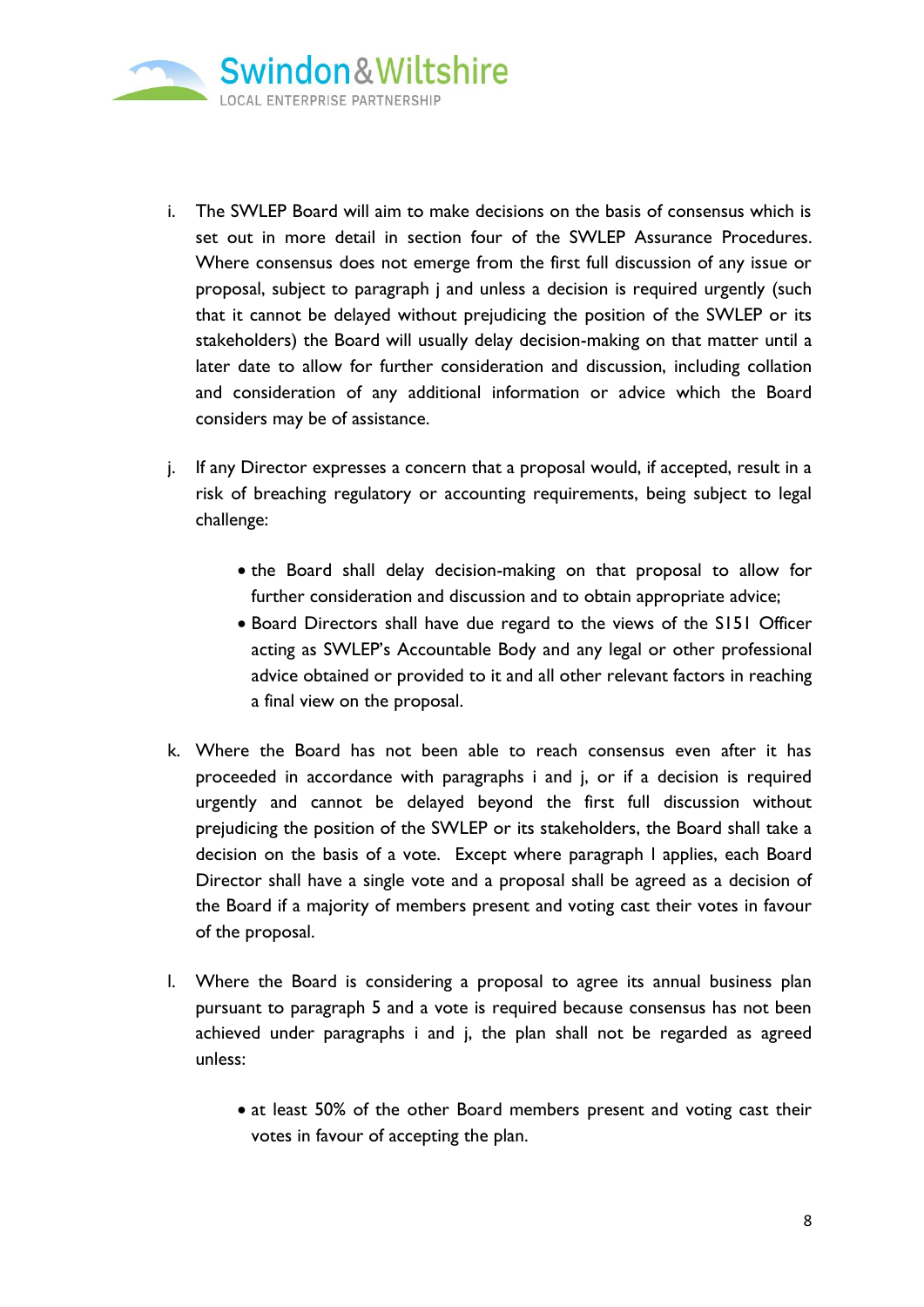

24. Discussion and decisions at Board meetings shall be minuted and the draft minutes shall be published on the SWLEP's website no later than ten clear working days after the Board meeting with the Chair's approval, subject to any redactions or exclusions reasonably necessary on the grounds of confidentiality or commercial sensitivity.

### **Decision-making and delegation**

- 25. The Board takes the decisions of the SWLEP, subject only to delegations made in accordance with this Governance Framework. Any decision or action which has not been made, approved or delegated by the Board in accordance with this Governance Framework shall not be regarded as a decision of the SWLEP.
- 26. The Board shall only take a final decision on any activity to be undertaken by or on behalf of the SWLEP on the basis of appropriate information regarding the resources (both staff and financial) required to carry out that activity and the availability of such resources to the SWLEP. In taking any such decision the Board shall specify the manner in which its decision is to be implemented, including any delegation of actions or decisions, the resources to be used and any finance or commissioning actions required.
- 27. Subject to paragraph 11, the Board may use the resources of the Secretariat and may delegate actions and decisions to the SWLEP CEO in accordance with the Scheme of Delegation. Where the Board delegates any specific actions to the SWLEP CEO, subgroup, or other Board group or authorises any external commissioning of work, the delegation shall include a clear statement of the expected outputs or deliverables for the work (including requirements as to timing of outputs). The SWLEP CEO shall report appropriately to each Board meeting in accordance with the SWLEP's Assurance Procedures on progress in respect of such delegations and commissioned work.
- 28. The Board may delegate decisions or actions to a subgroup or other Board working group only as provided for in the Scheme of Delegation. Any such subgroup or working group must report fully and in the manner requested to each Board meeting on actions and decisions taken under the delegation since the previous Board meeting, including in particular any actions which commit or may commit the SWLEP to future actions or to use of its resources and submission of any bids or applications made on behalf of the SWLEP.
- 29. A Board working group is a group of Board members (minimum of two) and such other members as the Board considers appropriate. It is a time limited task and finish group to consider or progress a particular issue or activity.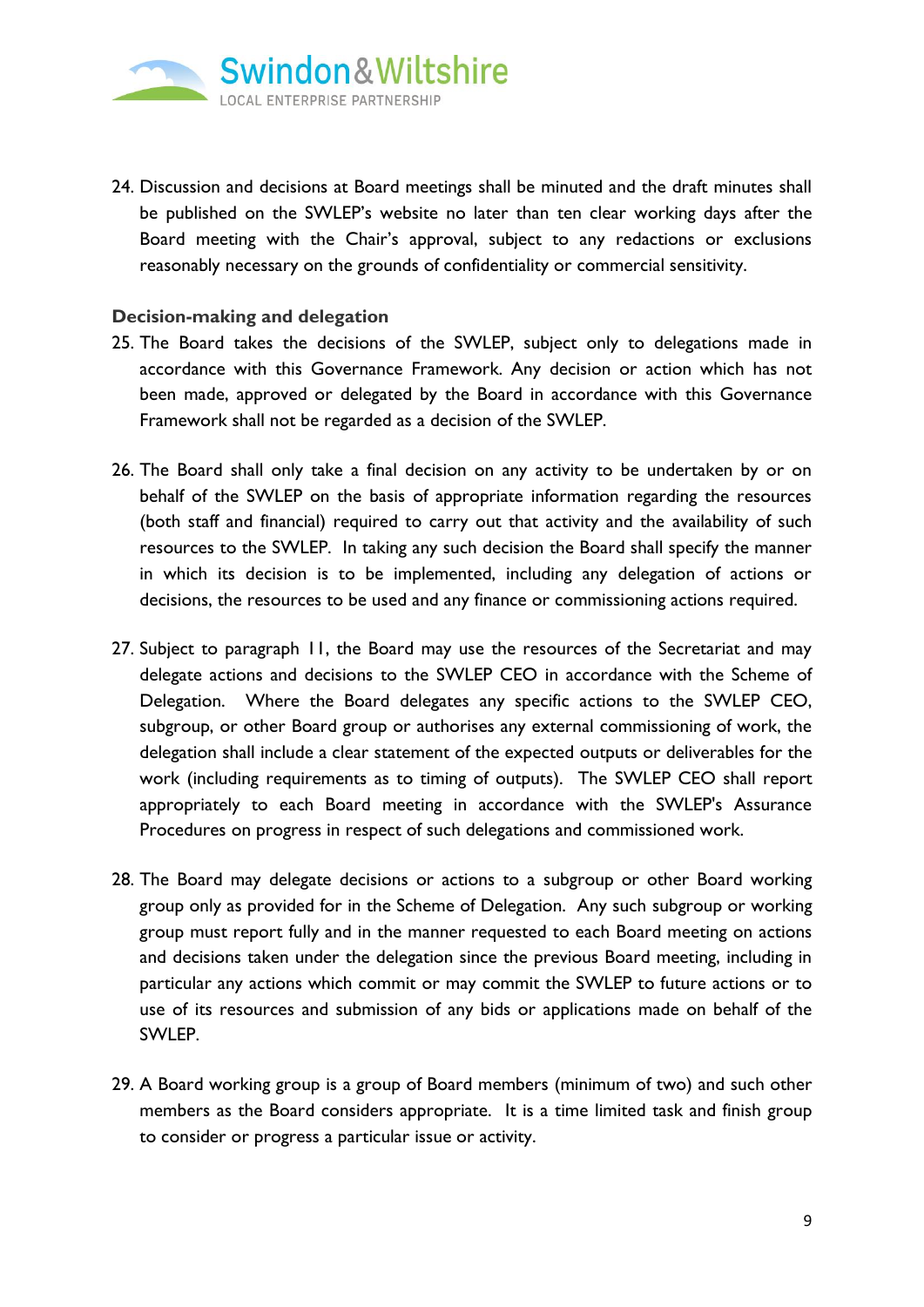

- 30. The Board may establish one or more Board subgroups to carry out particular actions or activities where it is satisfied that the following conditions are met:
	- a. The activities are within the SWLEP's Role and Governance Principles;
	- b. The activities are likely to facilitate delivery of the SWLEP's Emerging Local Industrial Strategy;
	- c. There is a clear statement of the proposed terms of reference, outputs and membership of the subgroup, and the scope of work proposed appears to be appropriate and reasonably practicable;
	- d. The resources required to enable the subgroup to fulfil its terms of reference have been clearly identified, including any associated costs, and those resources are available or can be secured;
	- e. It is appropriate to use the SWLEP staff and financial resources for this purpose having regard to the competing demands on the SWLEP's resources and the SWLEP's priorities as stated in its Role and Governance Principles and Emerging Local Industrial Strategy.

In this context "resources" includes both financial resources and the time of individuals (whether Board members, Secretariat staff or others). For the avoidance of doubt, the requirement in paragraph b above shall be complied with if the proposed activities are considered likely to improve the SWLEP's understanding of the needs of businesses or any particular type or category of business in the SWLEP area, or of the economic conditions affecting such businesses.

- 31. Any decision of the Board to establish a subgroup shall include a clear statement of the subgroup's terms of reference, membership and chairing .
- 32. The Board shall permit any subgroup to continue in operation only for as long as it continues to meet the conditions in paragraph 25.
- 33. The membership of a Board subgroup must include a minimum of one Board member who shall usually be the Chair of the subgroup.
- 34. Each Board subgroup shall report to Board meetings as required on progress in delivering its terms of reference, including information about activities undertaken, use of resources and proposed further activities.
- 35. Where it is necessary to commission external resources in order to carry out the SWLEP's activities or implement decisions of the Board, this shall be done in accordance with the Finance and Commissioning Policy (Section E) and in accordance with para 7.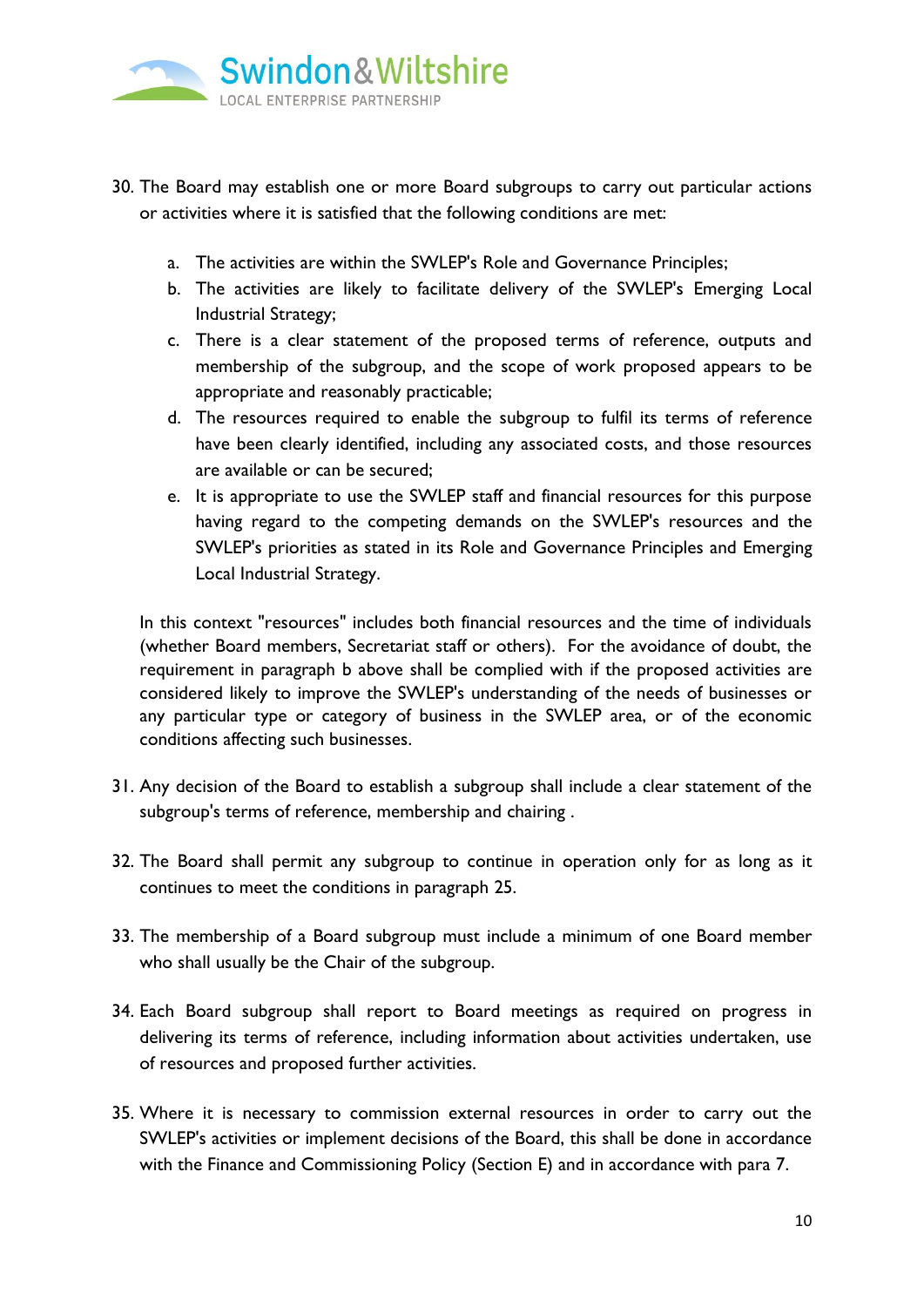

## **Financial responsibilities**

- <span id="page-12-0"></span>36. Wiltshire Council shall act as the accountable body for funds paid or payable to the SWLEP and for expenditure, grants or other funding paid on behalf of the SWLEP as set out in the Accountable Body Agreement (Section G). The SWLEP shall provide Wiltshire Council with all information and documentation reasonably required to enable Wiltshire Council to perform the function of accountable body in accordance with all relevant legal and regulatory responsibilities and applicable guidance.
- 37. Subject to paragraph [36,](#page-12-0) the Board is responsible for the management and expenditure of funds available to the SWLEP. Decisions involving expenditure or grant of funds shall only be made in accordance with the Finance and Commissioning Policy (Section E).

#### **Annual General Meeting**

38. As a company limited by guarantee, SWLEP will hold an annual general meeting which will be open to its members as required by company law. There will be the opportunity for members to ask questions at this meeting.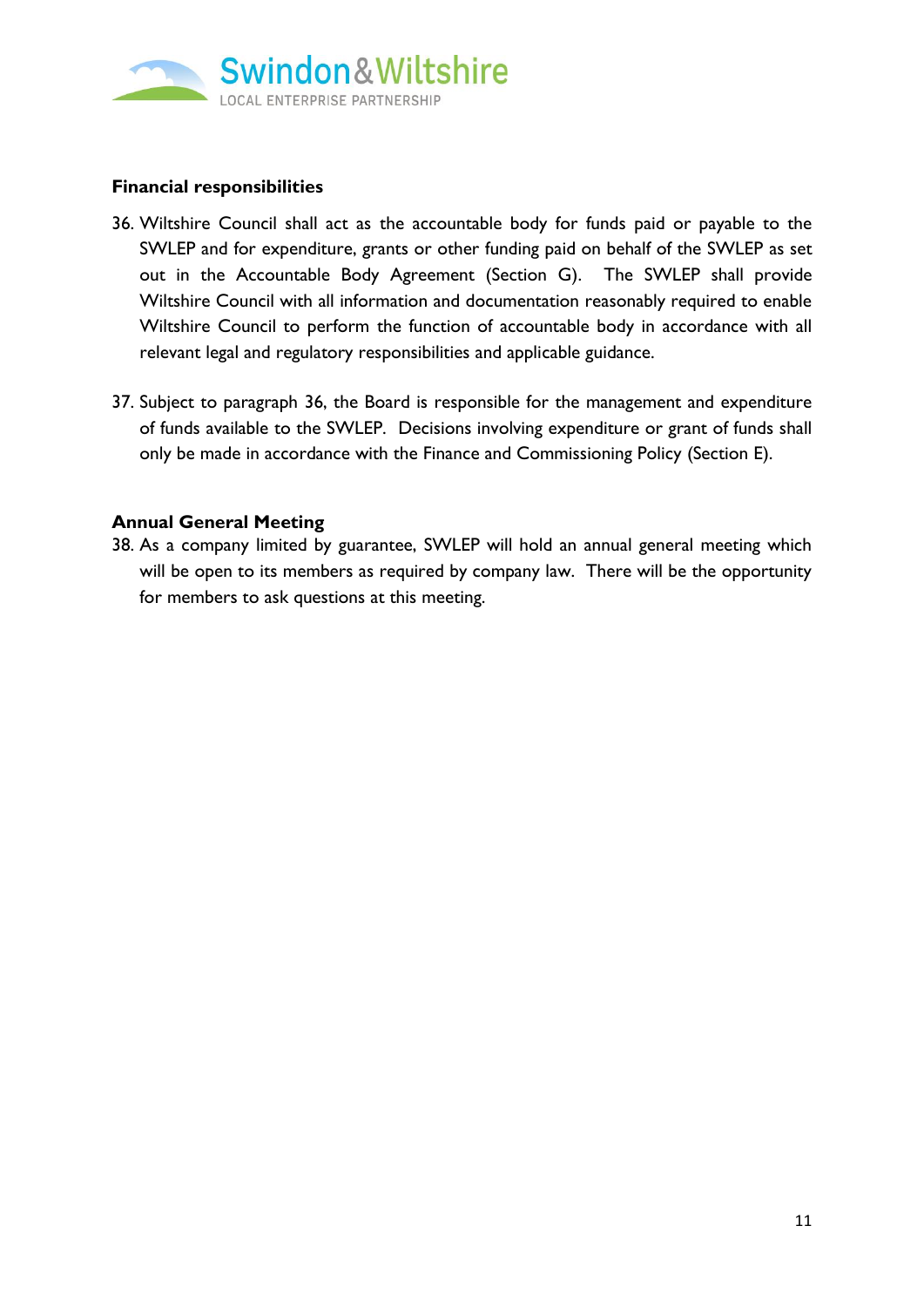

## **Appendix 1: Joint Scrutiny Panel Terms of Reference**

#### **1. General**

These terms of reference set out the membership, remit, responsibilities and reporting arrangements of the SWLEP Joint Scrutiny Panel (also referred to as the Panel in this document).

#### **2. Background**

Local Enterprise Partnerships (LEPs) were established as locally-derived business-led partnerships between the private and public sector that would drive local economic growth. Their role has developed considerably since 2010 and LEPs now have responsibility for around £12billion of public funding and are the mechanism for channelling the Local Growth Fund and other funding to localities.

As the role of LEPs has developed, the Government has reviewed the statement of arrangements it expects to see in place within each LEP. This is set out in the National LEP Assurance Framework issued by the Department for Communities and Local Government (DCLG) and is one element of the wider assurance system around LEPs. The National Assurance Framework sets out what government expects LEPs to cover in their local assurance frameworks and the last revision was issued in November 2016. That revision strengthens the rules which LEPs must follow to ensure greater transparency and accountability on how public money is spent.

The outcome of a Review of Local Enterprise Partnership Governance and Transparency, led by Mary Ney, Non-Executive Director, DCLG Board, in October 2017, reinforced the importance and value of independent scrutiny.

In 2014 the SWLEP adopted an Assurance Framework which included provision for joint scrutiny arrangements between Wiltshire Council and Swindon Borough Council. This led to the creation of a Joint SWLEP Scrutiny Task Group containing membership from Swindon Borough and Wiltshire non-executive councillors. The objectives of the joint task group were to act as a "critical friend" and develop an overview of strategies and plans, and to provide independent scrutiny of the work of the SWLEP Board and Joint Strategic Economic Committee (JSEC).

In addition, the SWLEP is accountable for its governance, strategy and delivery to central government through the departments of Business Energy and Industrial Strategy and Housing, Communities and Local Government. The SWLEP has always been a leader within the LEP Network on transparency and democratic accountability.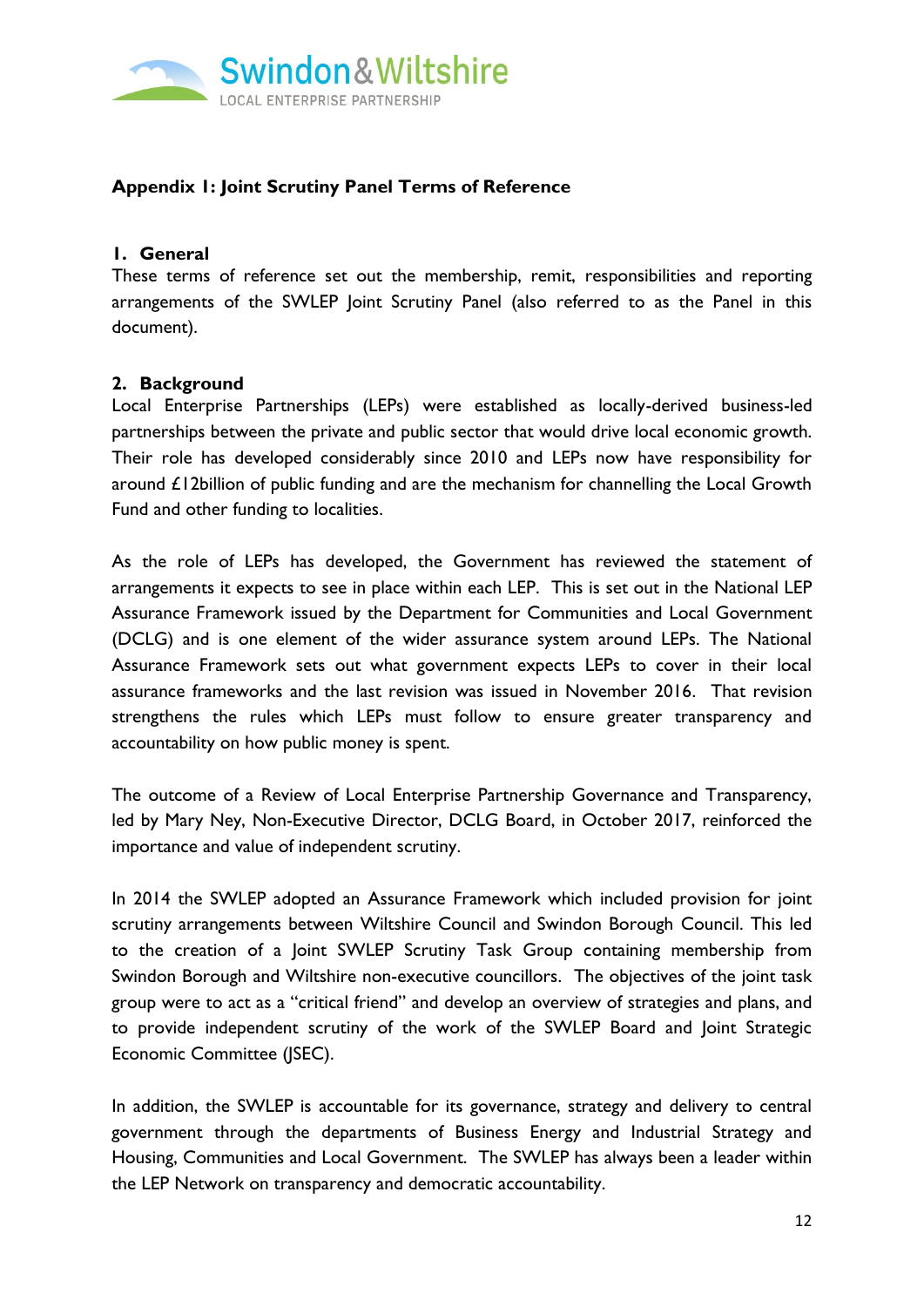

The SWLEP acquired a legal personality when it incorporated as a not-for profit company limited by guarantee on 14 January 2019. The change of status provided an opportunity to review the local scrutiny arrangements and engage both local non-executive councillors and business leaders in a new scrutiny process.

Following consultation of the Joint Scrutiny Task Group, at its meeting on 26 September 2019, the SWLEP Board resolved to establish a Joint Scrutiny Panel, comprising equal membership from Swindon Borough Council, Wiltshire Council and SWLEP Ltd (as further detailed in the Terms of Reference).

## **3. Purpose**

This Panel will act as a critical friend, developing an overview of strategies and plans and providing independent scrutiny of the work of the SWLEP Board. It is an essential element of assuring democratic accountability for the use of public funds.

The objective is to make constructive recommendations for how future decisions of the SWLEP can be effectively implemented.

The Panel will not have the power to delay the SWLEP's decisions but it will be able to make recommendations for improvement to the SWLEP's decision making process and will be able to make its conclusions public.

## **4. Effective scrutiny**

The Centre for Public Scrutiny has previously identified four Effective Scrutiny Principles, in that it:

- a. Provides critical friend challenge to decision-makers;
- b. Enables the voice and concerns of the public and its communities;
- c. Is carried out by independent minded governors who lead and own the scrutiny process; and
- d. Drives improvement in public services.

Some key concepts for the Panel to consider are that scrutiny should:

- 1. Be independent of the SWLEP Board;
- 2. Be inclusive, structured, non-adversarial and cross-party;
- 3. Offer constructive challenge to prompt SWLEP Board reflection;
- 4. Make recommendations which are evidence based;
- 5. Be part of a wider web of accountability, which may include partners and the public;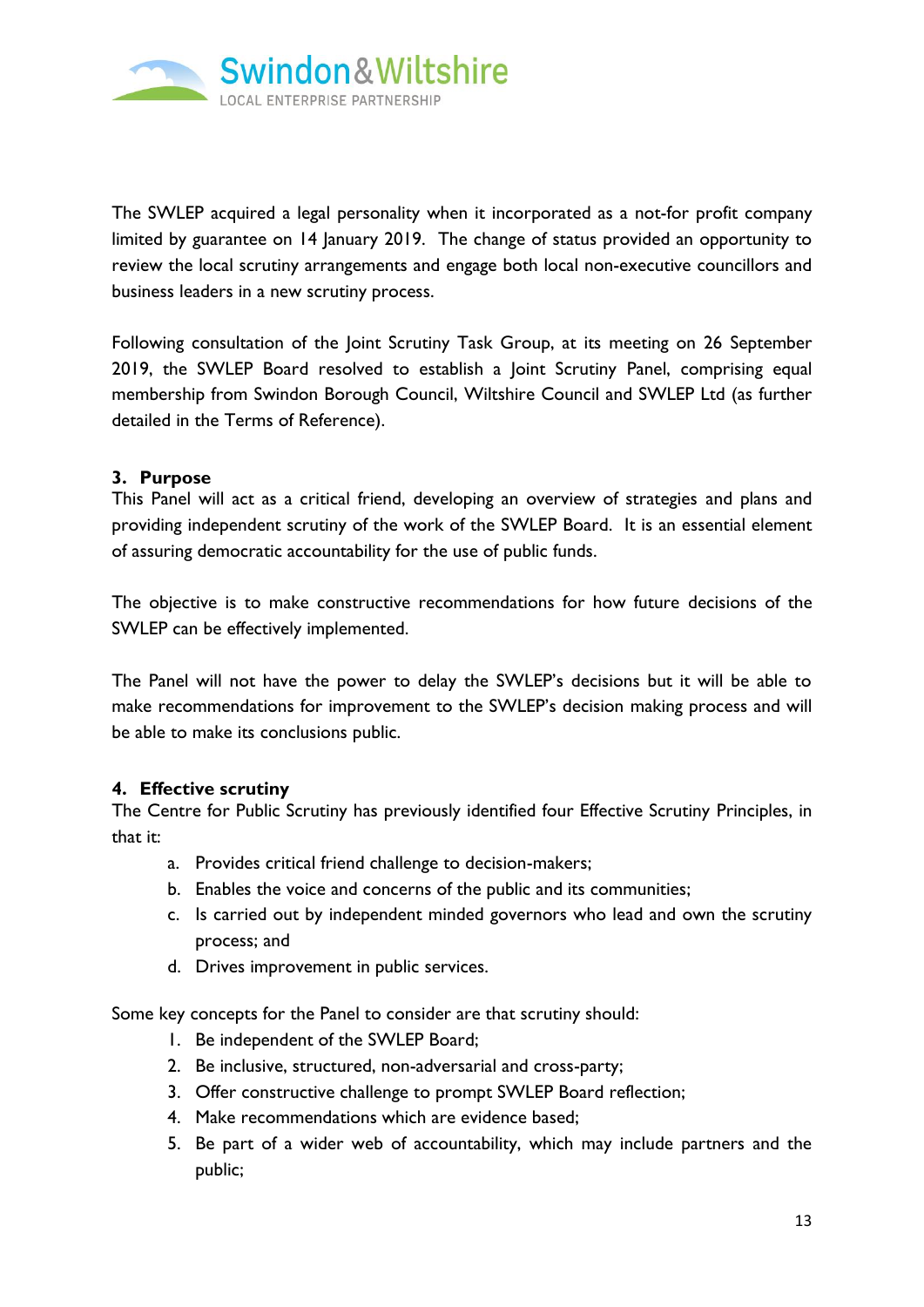

- 6. Not unnecessarily duplicate other assurance activity;
- 7. Be appropriately challenging and use effective questioning techniques;
- 8. Ensure value for money; and
- 9. Provide high levels of assurance.

### **5. Responsibilities – Terms of Reference**

It should be noted that the SWLEP Joint Scrutiny Panel does not fall under the banner of 'Overview and Scrutiny' as defined by the Local Government Act 2000 in that it will no longer be a body jointly formed by the two participating councils. However, the two councils will be asked to appoint nonexecutive councillors to the Panel and it will therefore still provide a scrutiny function led predominantly by democratically elected councillors.

The panel will foster and encourage an inclusive, structured, non-partisan and nonadversarial approach which is reliant on evidence rather than anecdote, to perform all scrutiny function on behalf of both Councils in respect of the SWLEP.

The panel will develop and approve an annual forward work programme consisting of longterm review of SWLEP programmes, but allowing enough flexibility and time for the review of other significant decisions as they arise in the year, including (but not limited to) any of the following:

Review the decision making of the SWLEP, and any sub-committees, to ensure due process has been followed and there is a transparent audit trail;

Review the delivery of SWLEP projects, with the possibility of a "deep dive" exercise on chosen projects or topics if required;

Review the implementation of the SWLEP strategies, including, but not limited to, the Local Industrial Strategy and its implementation plan and identify opportunities for improvement;

Review the output and outcomes information of the SWLEP programmes to ensure the SWLEP activities are having a beneficial impact on the economy of the SWLEP area;

Review the governance of the SWLEP to ensure that it is meeting the required standards, as set down by Central Government, and the highest standards of transparency;

Make recommendations to the SWLEP Board, and any other relevant sub-committee, on improvement to the SWLEP's decision making process. All recommendations must be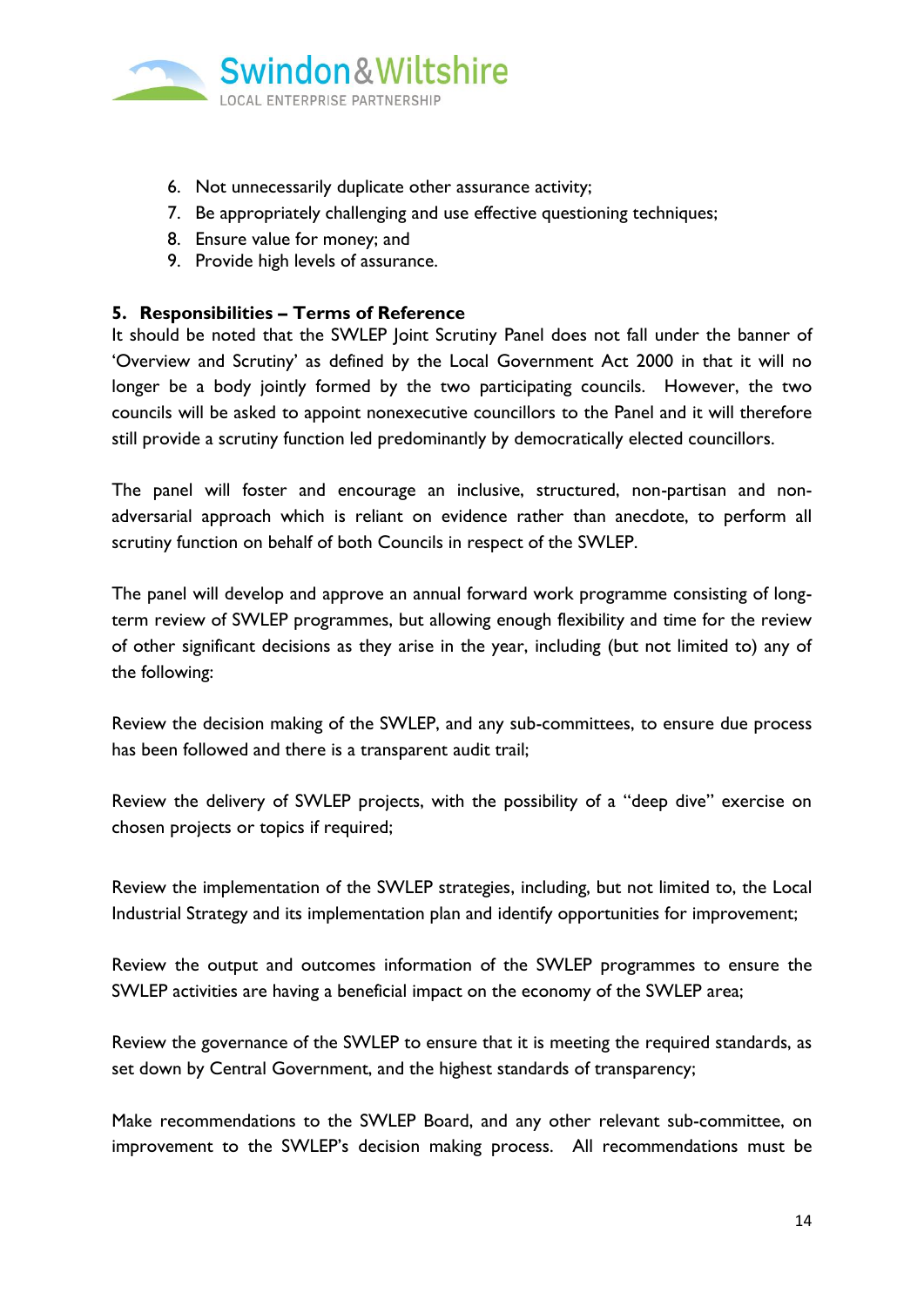

realistic and achievable in order for the Panel to make an impact and to be a credible voice within the assurance framework.

To liaise with other equivalent panels over the development and dissemination of best practice with regards to scrutiny of LEPs.

The panel will produce an annual report for the SWLEP Board, which will also be presented to the relevant Overview and Scrutiny Committee for each of the authorities, and will produce such other reports from time to time as required either by the SWLEP Board or on the initiative of the Scrutiny Panel.

## **6. Membership**

Membership: The panel will have a membership of nine, made up of:

- 1. Three business leaders who are members of SWLEP Ltd but are not represented on the Board of the company;
- 2. Three non-executive councillors from Swindon Borough Council; and
- 3. Three non-executive councillors from Wiltshire Council.

Appointment: subject to agreement by the two local authorities, the relevant Overview and Scrutiny Committee for each will appoint its respective three non-executive councillors, and the SWLEP will appoint its three "non-SWLEP board" members.

Term of office: each Local Authority member will be appointed for a whole municipal year, and consideration should be given to local election patterns where appropriate. Business members will be appointed for an initial period of three years from the date of joining the Panel.

Chair: to be elected from each membership group on an annual rotating basis, at the panel's discretion. The panel will elect its Chair at its first meeting for the remainder of that calendar year and the calendar year to follow if less than six months after the first meeting. After that a chair will be appointed at the first meeting of the panel after the start of the calendar year and for the duration of that calendar year.

The Chair has the following duties:

- 1. To set the Agendas for meetings, having regard to the advice of support officers;
- 2. To develop a draft Annual Work Programme, having regard to the advice;
- 3. of support officers;
- 4. To facilitate the smooth running of each meeting;
- 5. To ensure that Members of the Panel have an equal voice and an opportunity to discuss and debate items of interest;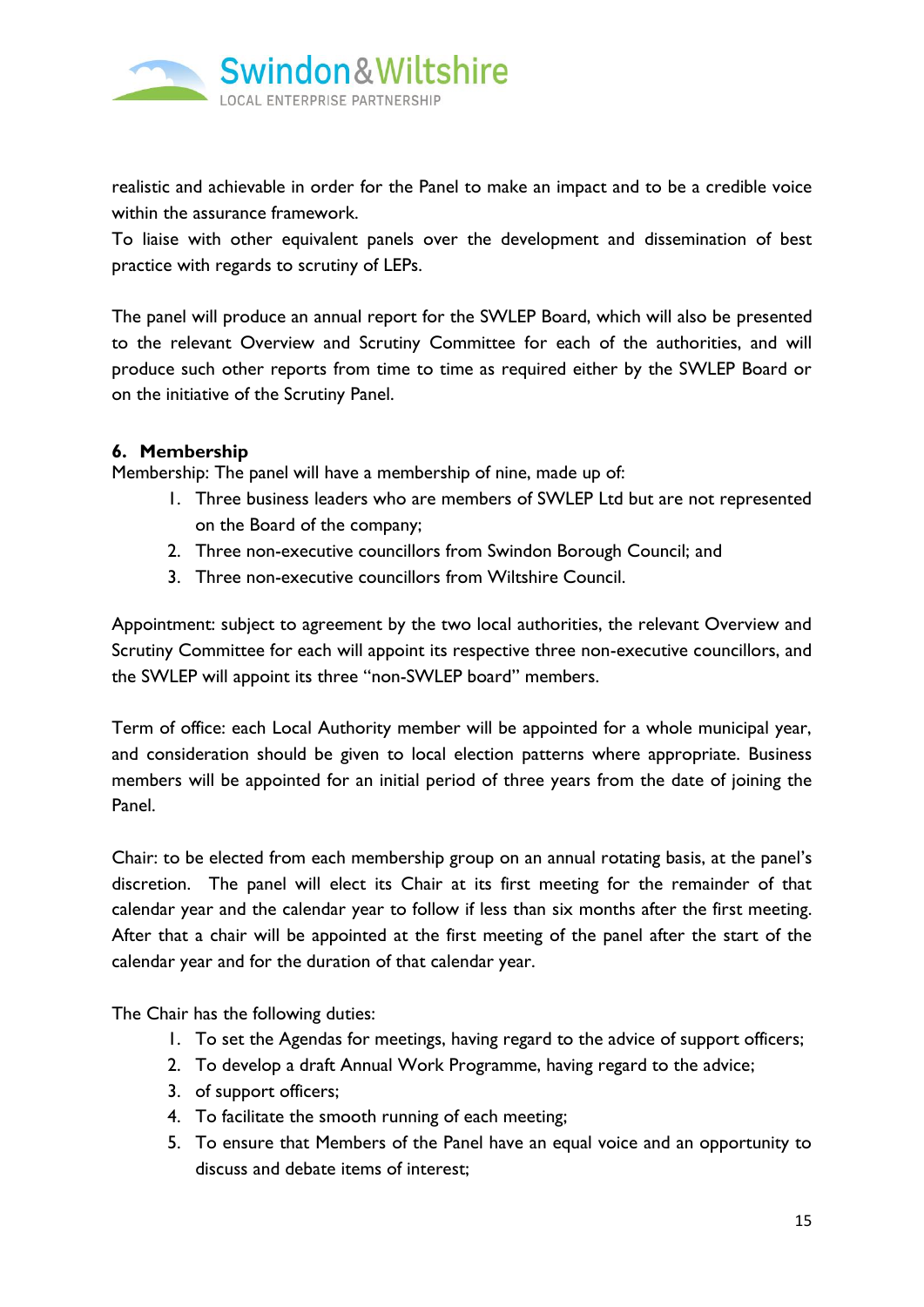

- 6. To ascertain the sense of the meeting and ensure realistic recommendations are developed;
- 7. To resolve any dispute in meetings through the exercise of his/her powers;
- 8. To lead the Panel in its role as critical friend;
- 9. To be a champion for the scrutiny role; and
- 10. To present the panel's annual report to relevant committees, or delegate representation to another member of the panel where required.

Quorum: the meeting will require three members representing more than one membership group to be present to be quorate.

Attendance: members of the panel are expected to attend no less than 50% of the meetings of the panel. Issues with attendance will be reported to the SWLEP Board and the relevant Overview and Scrutiny Committee.

#### 7. **Meetings**

The Joint Scrutiny Panel will meet no less than four times a year and no more than six times a year, unless an additional meeting is either requested or approved by the SWLEP Board to undertake a specific scrutiny exercise.

Meetings will be set on a pattern, day and time, to suit members of the panel and will be reviewed on a yearly basis; or following significant membership changes.

#### **8. Witnesses**

The Joint Scrutiny Panel will be able to request attendance from Project Managers, members of the SWLEP Board (and any sub-committees) as well as key partners' representatives for SWLEP projects.

The panel would first seek advice from the SWLEP's Chief Executive, to ensure that relevant witnesses are approached.

#### **9. Agendas and minutes**

Agendas and minutes for the SWLEP Joint Scrutiny Panel will be supported by Wiltshire Council's Overview and Scrutiny team and accessible on the SWLEP website.

Agendas and minutes will also be circulated directly to the members of the panel and any witness presenting evidence at the meeting.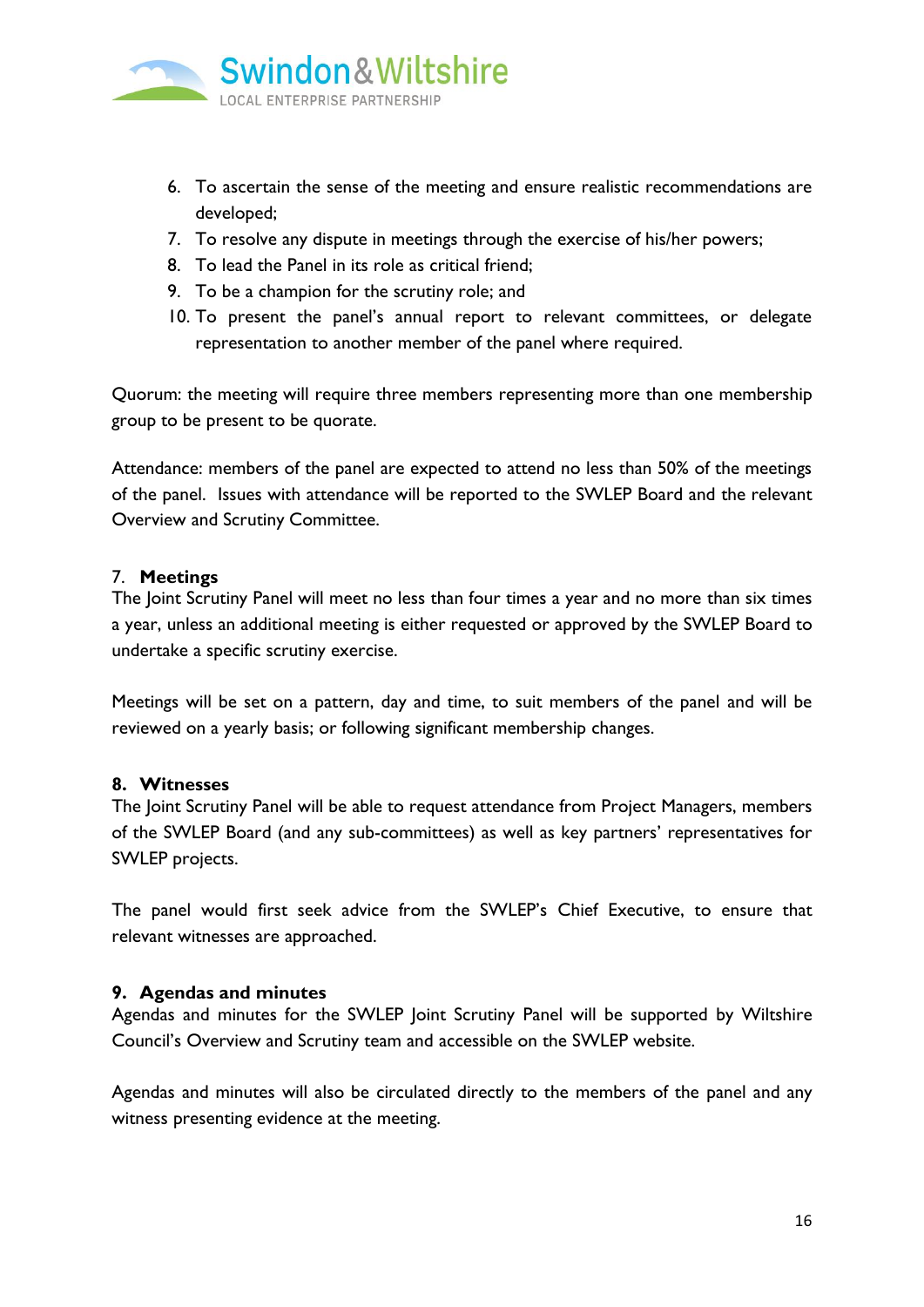

## **10.Confidentiality**

Agendas and minutes from the meetings, can be shared externally unless expressly stated as confidential or in draft form.

Members of the Panel are required to respect confidentiality of specific topics discussed at the meeting as requested by other members or witnesses.

## **11.Reporting and Monitoring**

The Joint Scrutiny Panel reports directly to the SWLEP Board. The SWLEP Board will monitor the efficiency of the Joint Scrutiny Panel, including through its annual report.

The Panel's annual report will also be presented to the relevant Overview and Scrutiny Committee for both local authorities.

#### **12.Review of the Joint Scrutiny Panel**

At a minimum the terms of reference will be reviewed annually to ensure that they remain aligned with government policy around accountability and transparency.

These may be reviewed sooner, either at the SWLEP Board or Panel's request, should there be significant changes to government policy or if the Terms of References set are preventing the Joint Scrutiny Panel from fulfilling its purpose.

Any proposed changes to the Terms of Reference will also be presented to both local authorities' relevant Overview and Scrutiny Committee for consideration.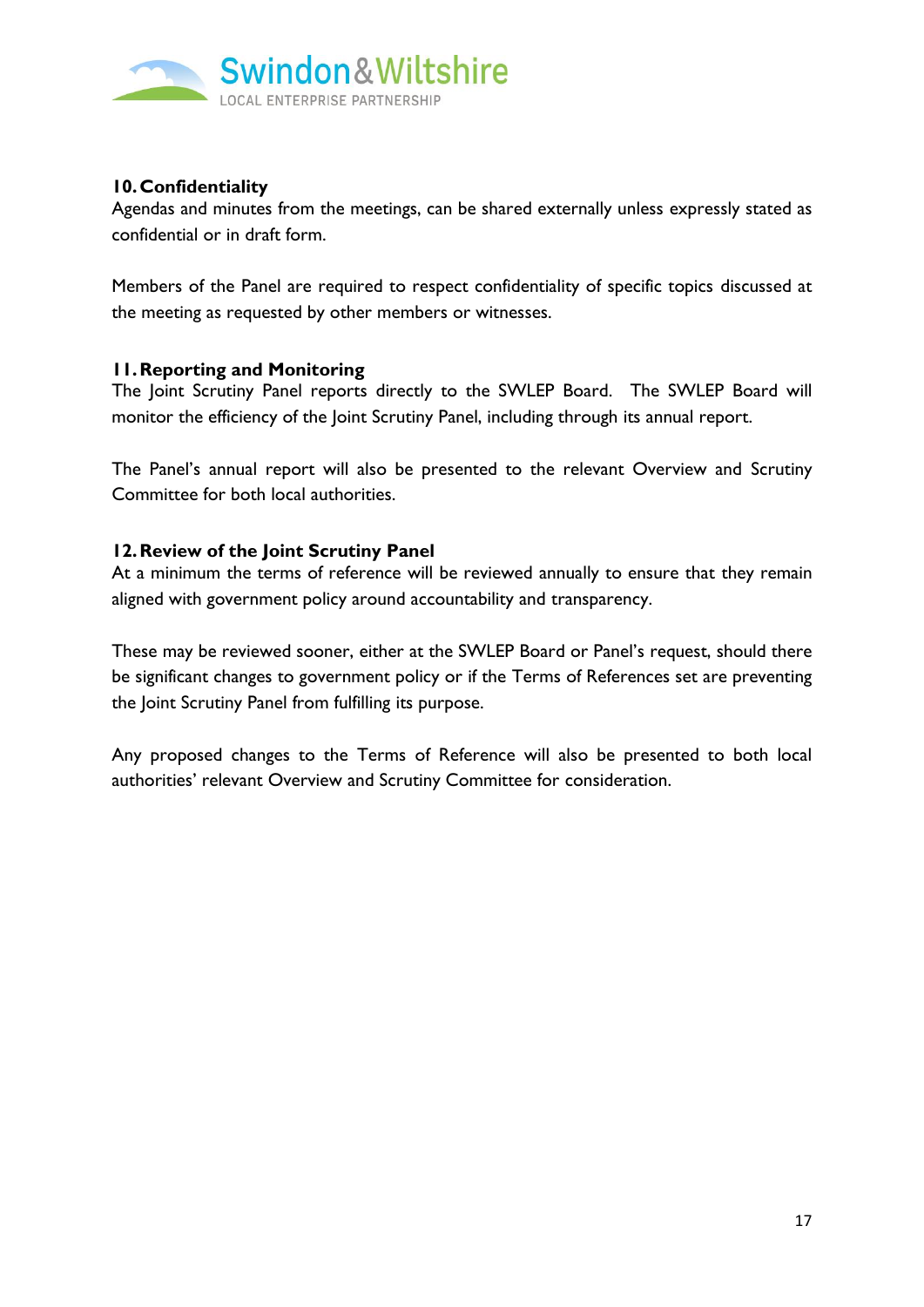

# **Appendix 2: Standing Members Group Terms of Reference**

## **1. Governance**

1.1 The Standing Members Group must operate within the parameters of the SWLEP Governance Framework.

## **3. Membership**

- 3.1. The Standing Members Group is an informal group to facilitate engagement with the permanent Members of the SWLEP Board, namely Swindon Borough Council, Wiltshire Council, the Military, and education sectors.
- 3.2. The Group shall comprise the SWLEP Chair; the Vice-Chair, the nominated representatives of the two Unitary Authority as well as a designated officer in attendance for each authority acting as an adviser, the Military Board Director, the Education Board Director and the SWLEP Chief Executive Officer.
- 3.3. Only members of the Standing Members Group and the Secretariat shall have the right to attend the meetings. However, other individuals such as the SWLEP Director of Programmes and the Director of Strategy and Policy and external advisers may be invited to attend for all or part of any meeting, as and when appropriate and necessary. Any SWLEP Board Director can request to attend a meeting as an observer.

## **4. Secretariat**

4.1. The SWLEP Executive Assistant will provide secretariat and administrative assistance to ensure the efficient functioning of the committee.

# **5. Quorum**

5.1. This is not required as the Standing Members Group is not empowered to make delegated decisions on behalf of the Board.

## **6. Meetings and papers**

- 6.1. The Standing Members Group shall meet at least three times a year.
- 6.2. Meetings of the Group shall be called by the Secretariat at the request of the SWLEP Chair.
- 6.3. Notice of each meeting confirming the venue, time and date together with an agenda and supporting papers shall be circulated electronically to each member of the Group and any other person required to attend, no later than five working days before the date of the meeting.
- 6.4. The Secretariat shall minute the proceedings and resolutions of all Standing Members Group meetings.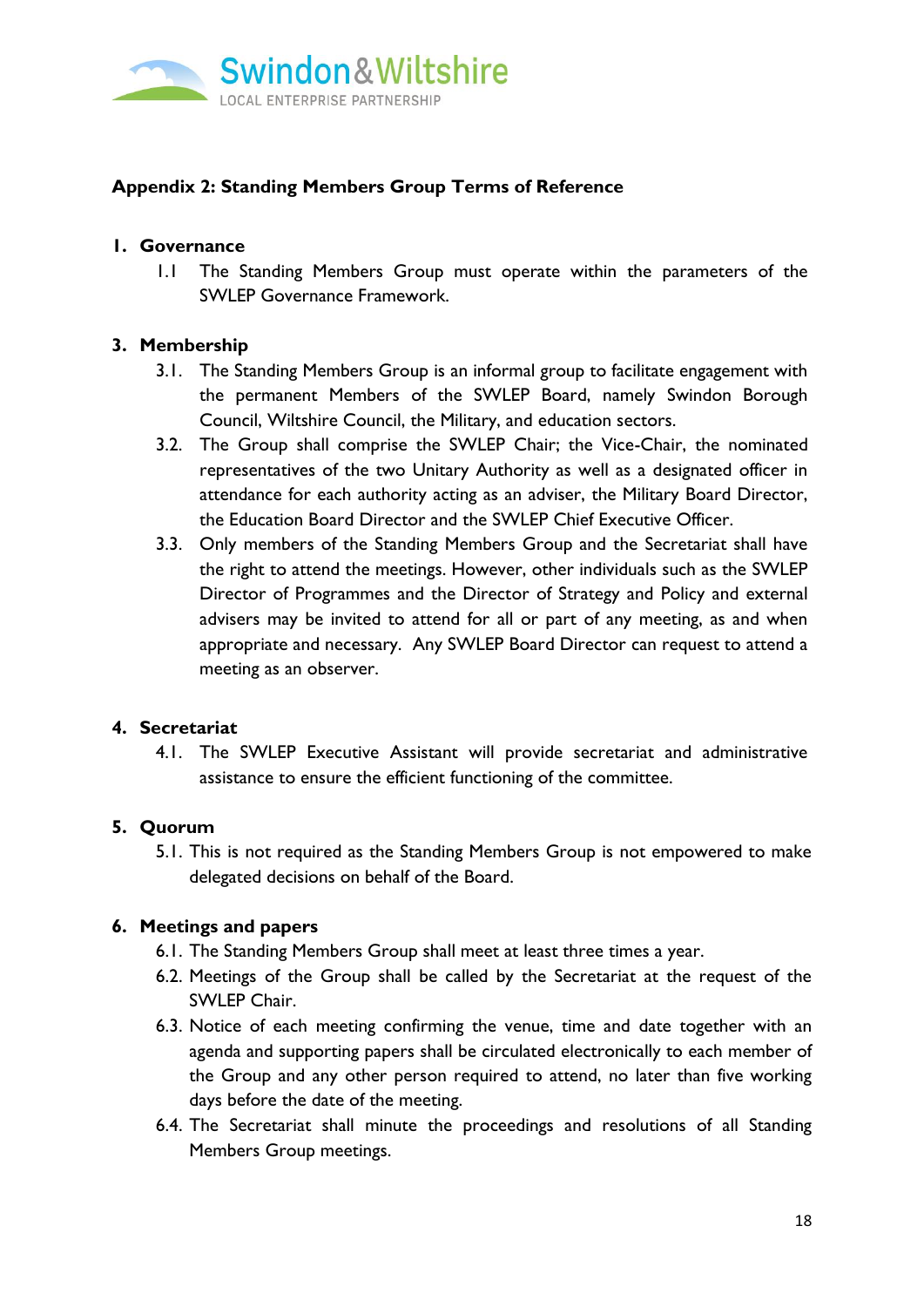

6.5. Draft minutes of committee meetings shall be circulated promptly to all members of the committee. Once approved, minutes will be distributed within ten working days following the meeting.

## **7. Duties**

- 7.1. The Group does not perform any formal duties;
- 7.2. The Group meets in order for SWLEP to gain a better understanding of the policies, plans, influences and issues facing permanent members of the Board, which might have a bearing on the SWLEP programme delivery and strategy development. In such a way it:
- 7.3. Facilitates and enables collaboration between the two Unitary Authorities on economic development and related matters as per the requirements of the national Local Growth Assurance Framework.
- 7.4. Provides an overview of Local Government's contribution to the delivery of the LIS and its programmes.
- 7.5. Offers the opportunity to develop a closer understanding and working relationship with the Military and the education sector in the area.
- 7.6. The Board may ask the Standing Members Group, to carry out specific tasks or actions to support implementation of decisions taken by the Board, where it considers that this will facilitate the performance of the SWLEP's activities within its Role and Governance Principles (Section A of the Governance Framework).
- 7.7. Request funding, if required, up to an agreed amount to appoint research consultants, legal or other professional advice and to commission or purchase any reports, surveys or information in line with the SWLEP's procurement policy which it deems necessary to perform its role.

## **8. Other matters**

- 8.1. The Standing Members Group shall:
- 8.2. have access to sufficient resources to carry out its duties; and
- 8.3. be provided with appropriate and timely training, both in the form of an induction programme for new members and on an on-going basis for all members.

# **9. Conflicts of interest**

9.1. The SWLEP Governance Framework includes a Conflicts of Interest Policy and members of the Standing Members Group are required to disclose at its meetings, and using the SWLEP's Register of Interests form, any potential conflicts of interest or pecuniary interests (for example, direct financial interest in a scheme through employment or personal gain including any interest as a result of close personal relationships or friendships) which may prevent them from taking part in an impartial discussion.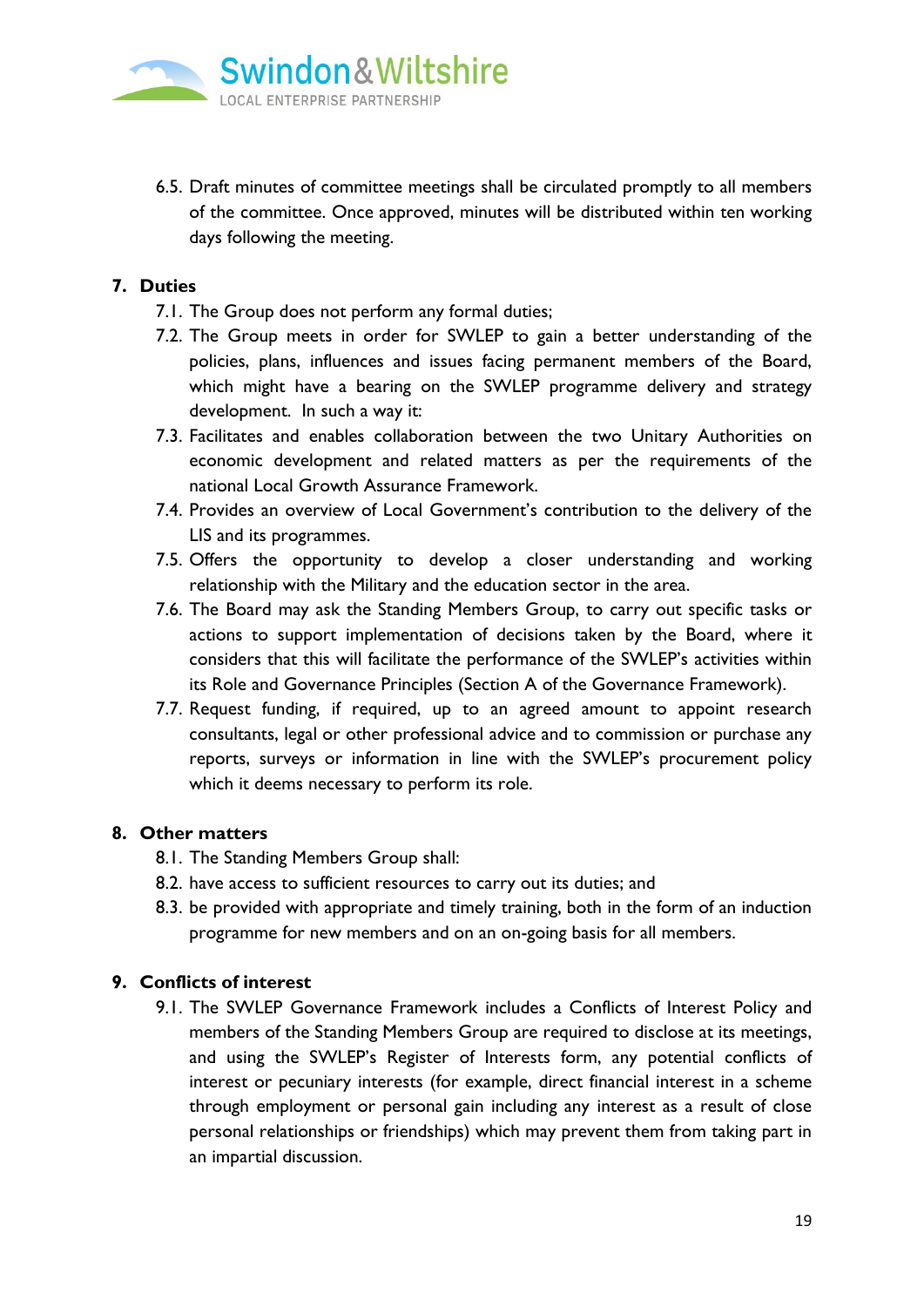

# **10.Code of Conduct**

- 10.1. All members of the Group and any officers shall, when carrying out any duties or responsibilities on behalf of the SWLEP, abide by the SWLEP's code of conduct as set out in the SWLEP's Governance Framework.
- 10.2. All members of the SWLEP Subgroup and officers shall, when carrying out any duties or responsibilities on behalf of the SWLEP, abide by the seven principles of public life: selflessness; integrity; objectivity; accountability; openness; honesty; and leadership as defined in section 28 of the Localism Act 2011.

## **11.Variation**

11.1. These terms of reference shall be reviewed by the SWLEP Board on an annual basis but can be amended as required to meet the current and evolving needs of the Standing Members Group with the agreement of the Board.

#### **12.Agreement**

12.1. The above Terms of Reference for the SWLEP Standing Members Group have been agreed by the SWLEP Board and signed by:

XXXX, Chair SWLEP Board

Date \_\_\_\_\_\_\_\_\_\_\_\_\_\_\_\_\_\_\_\_\_\_\_\_\_\_\_\_\_

XXXX, Chair Strategy Committee

 $Date$ 

\_\_\_\_\_\_\_\_\_\_\_\_\_\_\_\_\_\_\_\_\_\_\_\_\_\_\_\_\_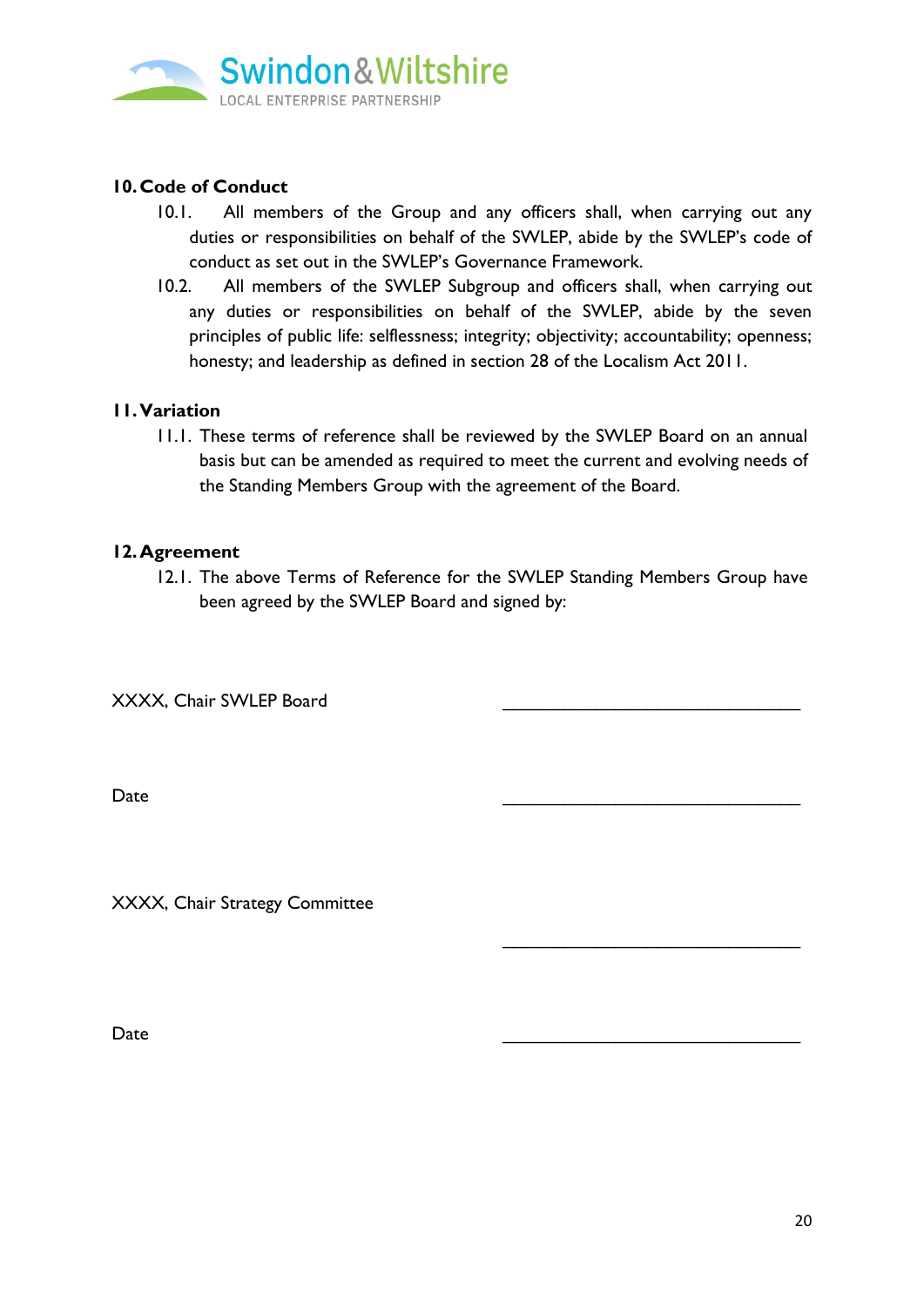

# **Appendix 3: Remuneration Search and Audit Panel Terms of Reference**

## **1. Governance**

1.1. The Remuneration, Search and Audit (RSA) Committee shall be accountable to the SWLEP Board and must operate at all times within the parameters of the SWLEP Governance Framework. The decisions and business of the RSA Committee shall be subject to the overview and scrutiny function set in place for the SWLEP.

## **2. Membership**

- 2.1. The RSA Panel shall comprise five SWLEP Board members, all of whom shall be independent non-executive Board members and will include the Chair of the Board.
- 2.2. Members of the RSA Panel shall be appointed initially by the Board and thereafter by the Board in consultation with the Chair of the Panel. Appointments shall be for a period of up to three years extendable by no more than one additional three-year period concurrent with their appointment as a SWLEP Board Member.
- 2.3. The Board shall appoint the committee chair. In the absence of the committee chair the remaining members present shall elect one of themselves to chair the meeting. The Chair of the Board shall not be chair of the committee.
- 2.4. Only members of the committee and the committee secretary shall have the right to attend the RSA Panel meetings. However, other individuals such as the Director, the heads of human resources of Swindon Borough Council and Wiltshire Council and external advisers may be invited to attend for all or part of any meeting, as and when appropriate and necessary.

# **3. Secretary**

3.1. The meeting schedule will be arranged by the SWLEP's Executive Assistant and the noting of action points and decisions will be managed within the membership of the group.

## **4. Quorum**

4.1. The quorum for a meeting shall be three Board Members. No business shall be transacted unless a quorum is present. If a quorum ceases to be present during a meeting the meeting shall be adjourned to a date to be agreed or determined by the Chair.

## **5. Meetings and papers**

5.1. The RSA Panel shall meet at least once a year.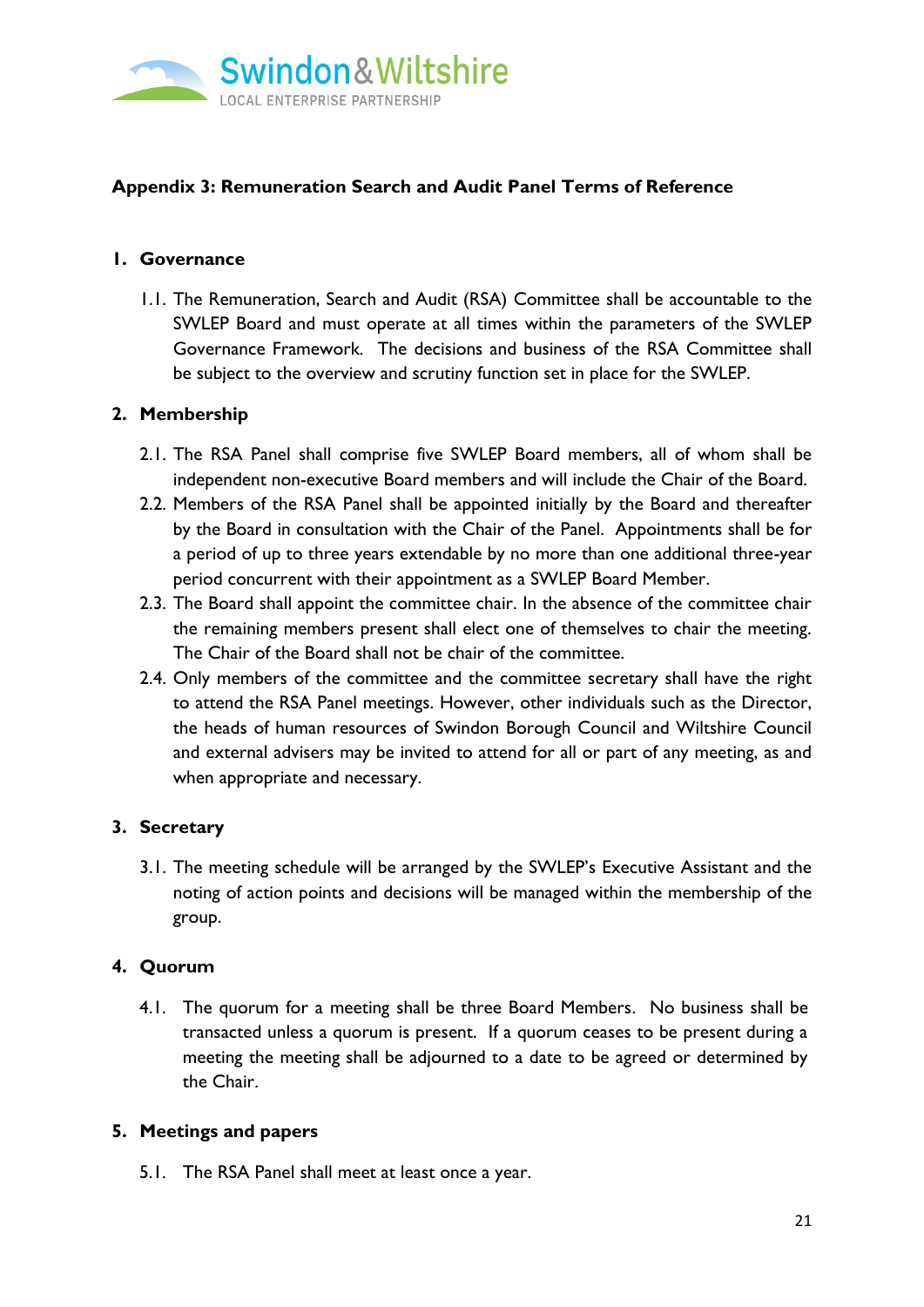

- 5.2. Meetings of the committee shall be called by the secretary of the committee at the request of the committee chair.
- 5.3. The agenda and supporting papers shall be circulated electronically to the members of the committee and any other person required to attend at least five working days before the meeting.
- 5.4. Notice of each meeting confirming the venue, time and date together with an agenda and supporting papers, shall be forwarded to each member of the committee and any other person required to attend, no later than five working days before the date of the meeting.
- 5.5. The secretary shall minute the proceedings and resolutions of all committee meetings.
- 5.6. Draft minutes of committee meetings shall be circulated promptly to all members of the committee. Once approved, minutes will be distributed within ten working days following the meeting.
- 5.7. The committee chair should attend the SWLEP Board to answer any questions on the RSA Panel activities.

## **6. Duties**

#### **Remuneration:**

- 6.1. recommend to the Board the total remuneration packages for the Chair and Chief Executive Officer. No individual shall be permitted to take part in any meeting at which their own remuneration is discussed;
- 6.2. recommend to the Board SWLEP's remuneration policy, taking into account all factors which it deems necessary including relevant legal and regulatory requirements, the provisions and recommendations of the UK Corporate Governance Code and the pay, expenses and reward policy of Wiltshire Council in its capacity as the SWLEP's Accountable Body;
- 6.3. have in mind the objective of attracting, retaining and motivating executive management of the quality required to run the SWLEP successfully without paying more than is necessary, having regard to views of the SWLEP partners and other stakeholders. The remuneration policy should have regard to the risk appetite of the SWLEP and alignment to the partnership's long strategic term goals;
- 6.4. have regard to pay and employment conditions across the partnership, especially when determining annual salary increases;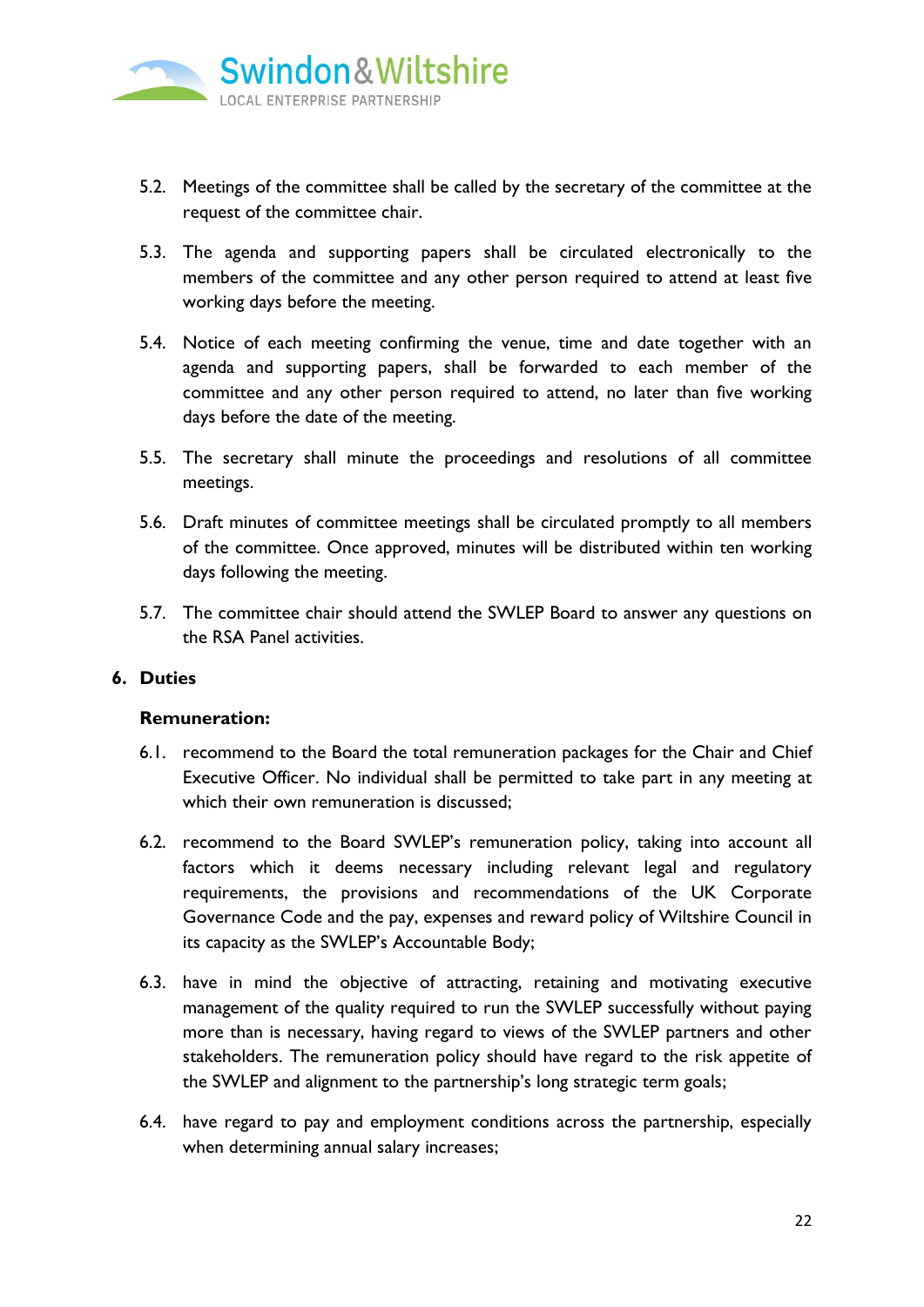

- 6.5. review on an annual basis the on-going appropriateness and relevance of the remuneration policy;
- 6.6. obtain reliable, up-to-date information about remuneration in other Local Enterprise Partnerships and comparable business organisations;

#### **Search**

- 6.7. To advise on the appointment of the SWLEP Board Directors and support the recruitment of the SWLEP CEO.
- 6.8. Support searches as required for potential candidates as Directors on the SWLEP Board.
- 6.9. Support recruitment to vacancies on the SWLEP Board in line with SWLEP's recruitment policy.
- 6.10. Make recommendations to the SWLEP Board for the appointment of Board Directors and/or the SWLEP.
- 6.11. Review the contribution of the CEO or Board Director whose term of office is to expire and make recommendations to the Board on any re-appointment with the maximum term of office set out in the Governance Framework.
- 6.12. Make recommendations concerning the induction, training and development needs of Board Directors.

#### **Audit and finance**

- 6.13. Ensure there are satisfactory financial systems and systems of financial and operational control, and that any published financial reports comply with statutory requirements.
- 6.14. Ensure there is an Annual General Meeting of SWLEP Limited held.
- 6.15. Make any necessary spending recommendations to the Board which are compliant with s151 of 1972 Act including the safeguarding of public money, best value, and value for money.
- 6.16. Make arrangements for local external audit of funding allocated by the SWLEP and act as the link between the company's auditors and the Board.
- 6.17. Oversee SWLEP's risk profile to support long term financial sustainability and viability of the company.
- 6.18. Ensure the adequate control and maintenance of the company's assets.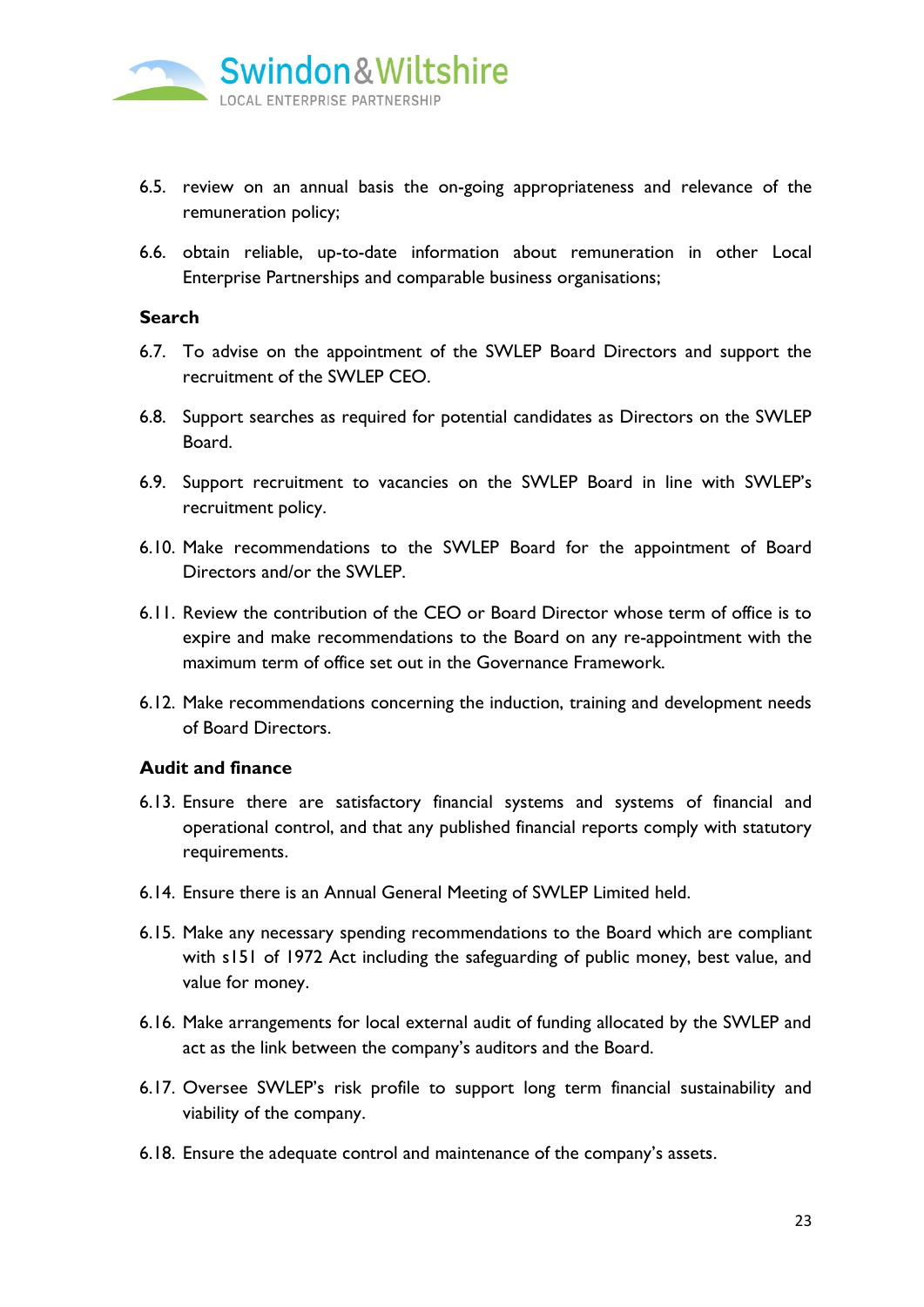

- 6.19. Mitigate losses and suggest corrective actions when necessary in alignment with the company's long-term strategic goals.
- 6.20. Develop, maintain, and advise the Board on the company's reserves and ensure the SWLEP Limited allocates its reserves responsibly in line with this policy and its Articles of Association.
- 6.21. Consider the SWLEP's financial reports, management accounts and annual financial accounts and make recommendations to the Board.
- 6.22. Review the budget on an annual basis and monitor income and expenditure on a quarterly basis set within the context of a rolling five-year financial plan.

#### **Other**

- 6.23. request funding, if required, up to an agreed amount to appoint remuneration consultants, legal or other professional advice and to commission or purchase any reports, surveys or information in line with the SWLEP's procurement policy which it deems necessary to perform its role;
- 6.24. ensure that contractual terms on termination, and any payments made, are fair to the individual, and the SWLEP, that failure is not rewarded and that the duty to mitigate loss is fully recognised;
- 6.25. recommend the policy for the payment of expenses to Board Members and staff members not covered by the policies of the Accountable Body.

#### **7. Reporting responsibilities**

The Remuneration Panel shall:

- 7.1. report to the SWLEP Board on its proceedings after each meeting on all matters within its duties and responsibilities;
- 7.2. make whatever recommendations to the Board it deems appropriate on any area within its remit where it deems that action or improvement is needed;
- 7.3. ensure that provisions regarding disclosure of information, as set out in the SWLEP Governance Framework, are fulfilled and produce a report of the company's remuneration policy and practices to be included in the company's annual report. If the committee has appointed remuneration consultants, the annual report of the company's remuneration policy should identify such consultants and state whether they have any other connection with the SWLEP;
- 7.4. through the Chair of the Board, ensure that the SWLEP maintains contact as required with its local authority partners about remuneration.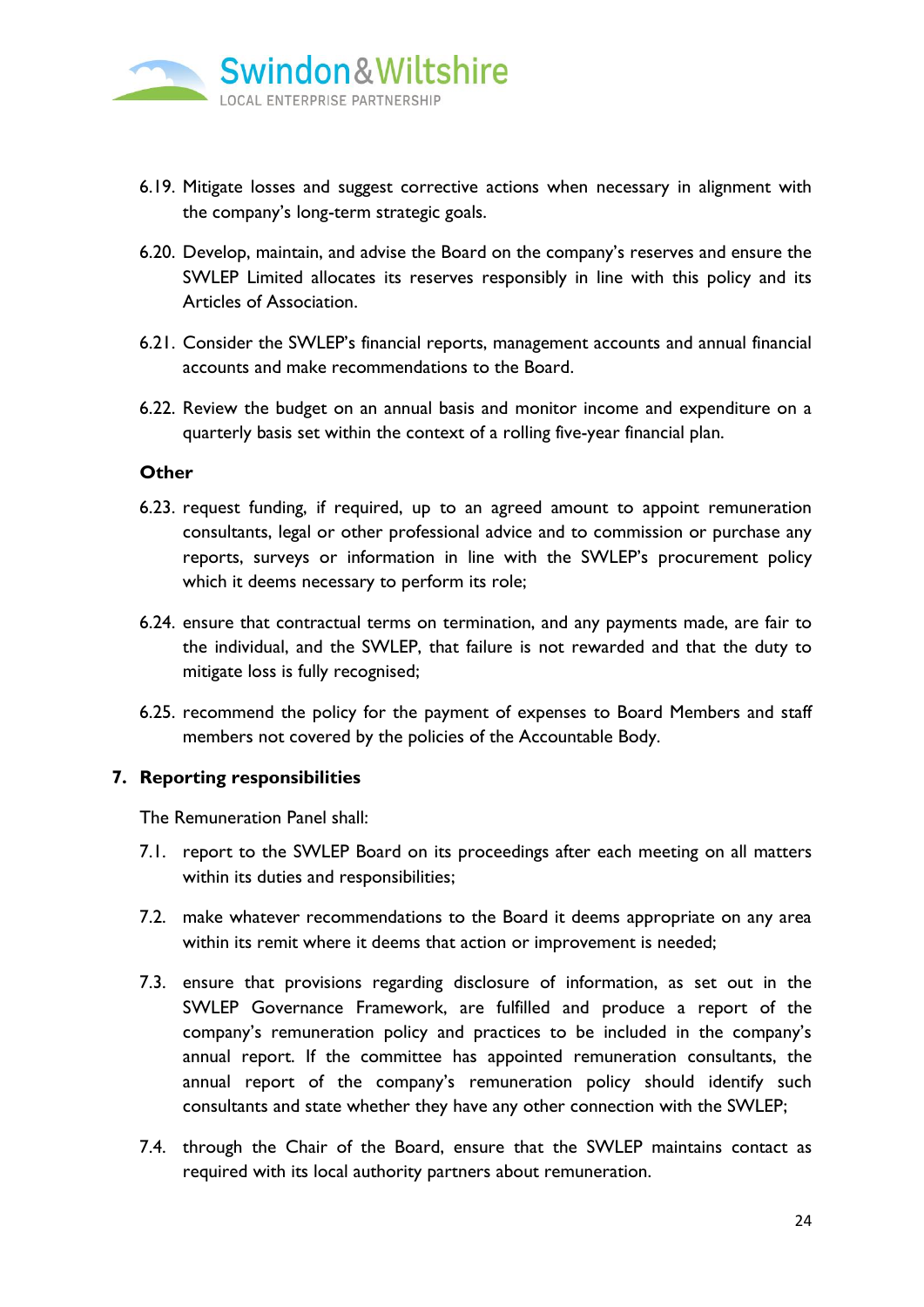

## **8. Other matters**

The RSA Panel shall:

- 8.1. have access to sufficient resources in order to carry out its duties, including access to the human resources department of the Accountable Body for assistance as required;
- 8.2. be provided with appropriate and timely training, both in the form of an induction programme for new members and on an on-going basis for all members;
- 8.3. give due consideration to laws, regulations and any published guidelines or recommendations regarding the remuneration of Local Enterprise Partnership staff and Board members; and
- 8.4. review its terms of reference at least on an annual basis to ensure it is operating at maximum effectiveness and recommend any changes it considers necessary to the SWLEP Board for approval.

## **9. Conflicts of interest**

9.1. The SWLEP Governance Framework includes a Conflicts of Interest Policy and members of the RSA Panel are required to disclose at its meetings, and using the SWLEP's Register of Interests form, any potential conflicts of interest or pecuniary interests (for example, direct financial interest in a scheme through employment or personal gain including any interest as a result of close personal relationships or friendships) which may prevent them from making an impartial decision.

## **10.Code of Conduct**

10.1. All members of the Remuneration Panel and any support staff shall, when carrying out any duties or responsibilities on behalf of the SWLEP, abide by the SWLEP's code of conduct as set out in the SWLEP's Governance Framework.

#### **11.Variation**

11.1. These terms of reference shall be reviewed by the SWLEP Board on an annual basis but can be amended as required to meet the current and evolving needs of the RSA Panel with the agreement of the Board.

## **12.Agreement**

12.1. The above Terms of Reference for the SWLEP RSA Panel have been agreed by the SWLEP Board and signed by: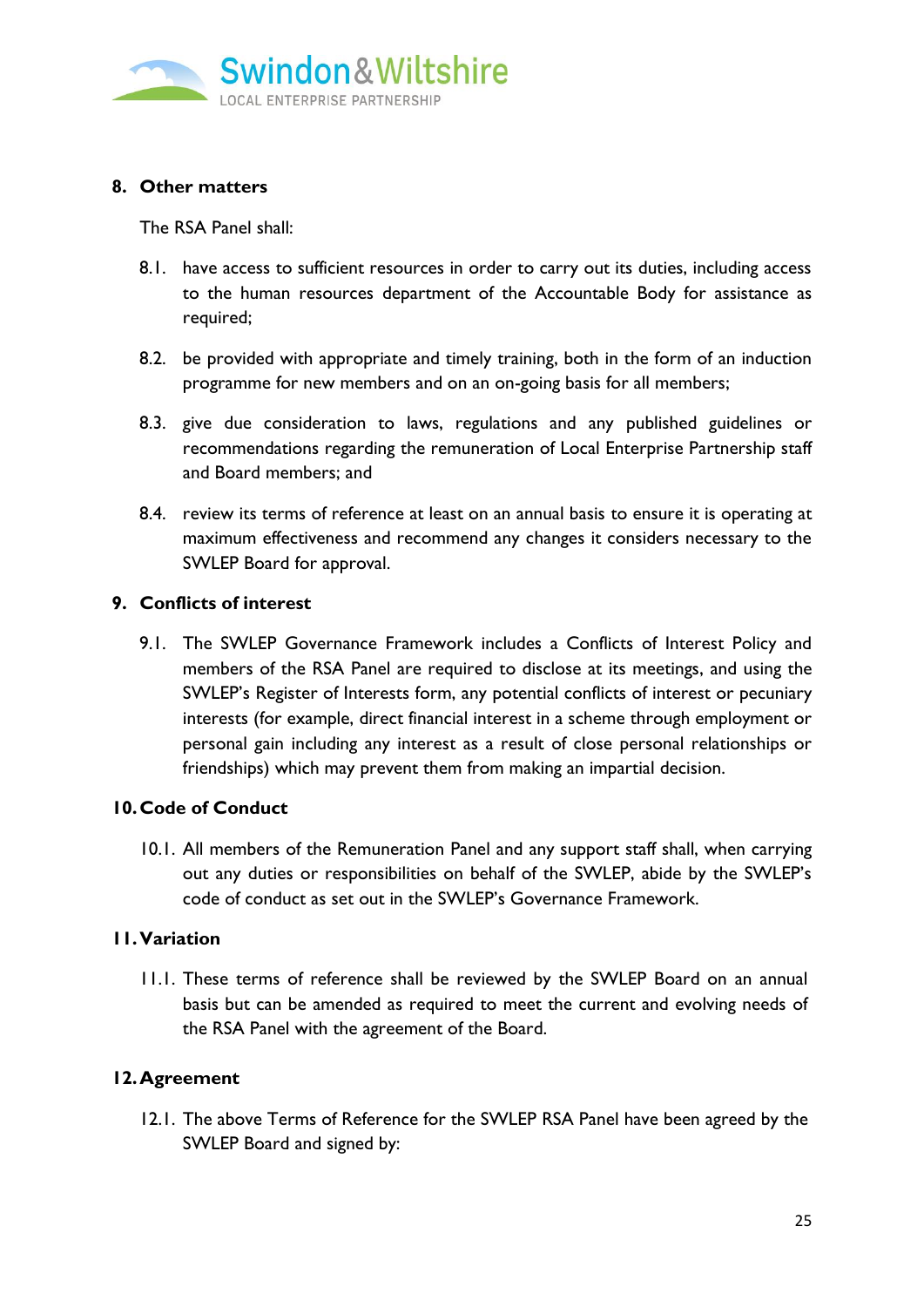

XXXX, Chair SWLEP Board

Date \_\_\_\_\_\_\_\_\_\_\_\_\_\_\_\_\_\_\_\_\_\_\_\_\_\_\_\_\_

XXXX, Chair Remuneration Committee

Date \_\_\_\_\_\_\_\_\_\_\_\_\_\_\_\_\_\_\_\_\_\_\_\_\_\_\_\_\_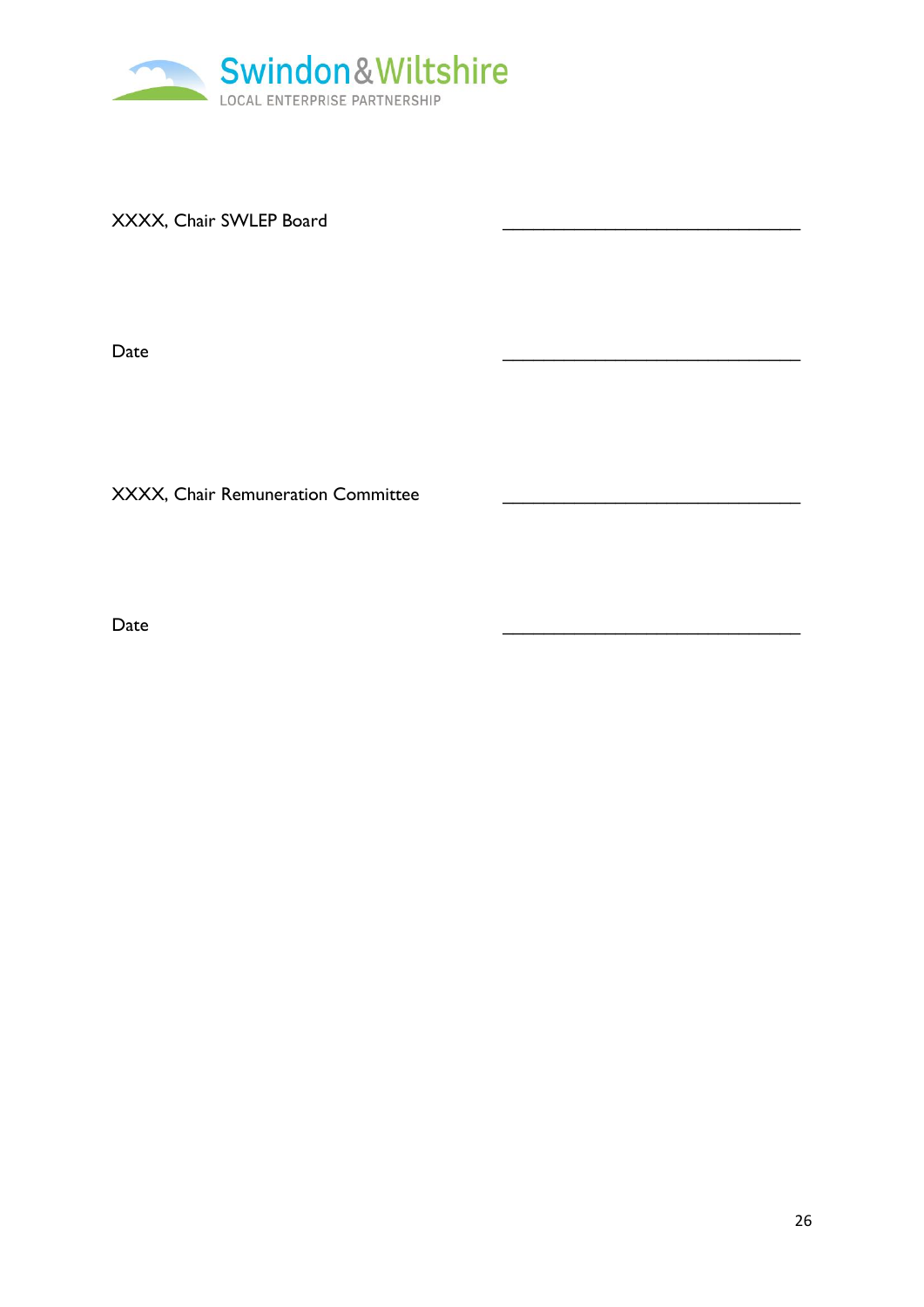

# **Appendix 4: Subgroup Terms of Reference**

## **1. Purpose**

- 1.1. The Subgroups are responsible for overseeing and providing strategic direction, advice and support to the SWLEP Board to ensure the Swindon and Wiltshire Local Enterprise Partnership's strategic objectives are delivered successfully.
- 1.2. There are three Subgroups:
	- Skills and Talent;
	- Infrastructure, Ideas and Place; and
	- Business Environment

## **2. Governance**

2.1. The Subgroups shall be accountable to the SWLEP Board and must operate at all times within the parameters of the SWLEP Governance Framework. The decisions and business of each subgroup shall be subject to the overview and scrutiny function set in place for the SWLEP. The Board will set the overall strategic context for the Subgroups and the responsibility for approving project prioritisation rests with the SWLEP Board.

## **13.Membership**

- 13.1. Each Subgroup will comprise at least two non-executive Board Directors, one acting as the Chair and the other as Deputy Chair. Each Subgroup will include up to three businesses representatives who will provide technical advice to aid decision making. In additional, each Subgroup will have a Lead Officer. The Subgroups will determine additional attendees such as experts and temporary members according to need or requirement.
- 13.2. The Chair and Deputy Chair will hold the post for three years, or for the period which is co-terminus with their remaining Board tenure. If the Chair is not present at any meeting the Deputy Chair will preside.
- 13.3. The Lead Officer will liaise regularly with the Chair, help manage the work of the Subgroup and ensure reports for the Board are prepared in a timely and accurate manner and will co-ordinate additional support when required. In addition, the Lead Officer will liaise with the SWLEP over communication and engagement matters.
- 13.4. Only members of the Subgroup and the Executive Assistant shall have the right to attend the Subgroup meetings. However, other individuals and external advisers may be invited to attend for all or part of any meeting, as and when appropriate and necessary. Any SWLEP Board Director can request to attend a meeting as an observer.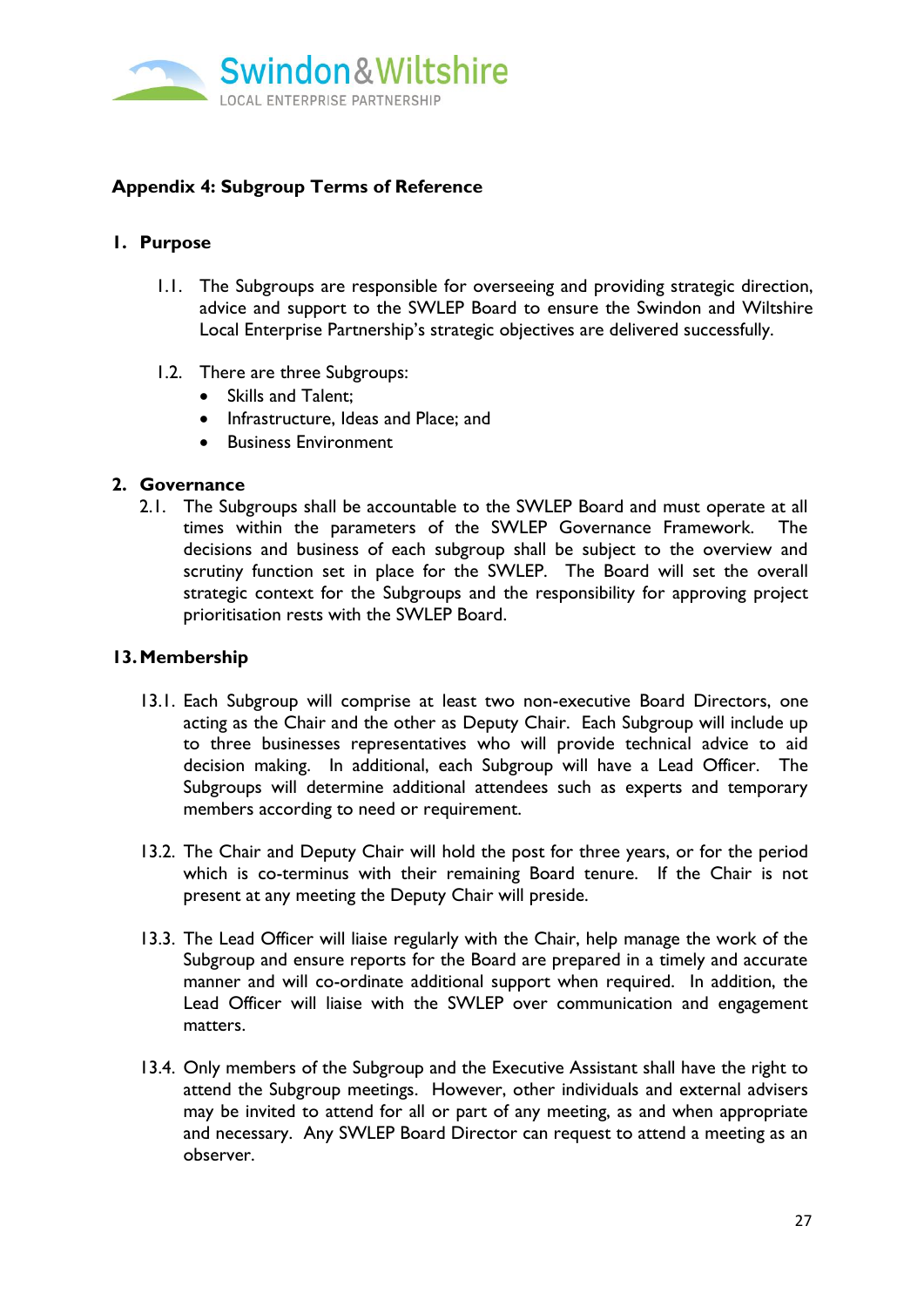

## **14.Subgroup Secretariat**

14.1. The SWLEP Executive Assistant will provide secretariat and administrative assistance to ensure the efficient functioning of the Subgroup.

### **15.Quorum**

15.1. The quorum for a meeting shall be half the total membership plus one to include either the Chair or Deputy Chair and one external business. No business shall be transacted unless a quorum is present. If a quorum ceases to be present during a meeting the meeting shall be adjourned to a date to be agreed or determined by the Chair.

## **16.Meetings and papers**

- 1.1. Each Subgroup shall meet at least five times a year in line with the SWLEP Board meetings.
- 1.2. Meetings shall be called by the Secretariat at the request of the Chair.
- 1.3. Notice of each meeting confirming the venue, time and date together with an agenda and supporting papers shall be circulated electronically to each member of the Subgroup and any other person required to attend, no later than five working days before the date of the meeting.
- 1.4. The Secretariat shall minute the proceedings and resolutions of the Subgroup.
- 1.5. Draft minutes shall be circulated promptly to all members of the Subgroup. Once approved, minutes will be distributed within ten working days following the meeting and will be published on the SWLEP website.
- 1.6. The Chair should attend the SWLEP Board to report on its activities and answer any questions in relation to it made by the Board or members of the public.

## **17.Duties**

17.1. The subgroups shall:

- 17.1.1. Oversee the development, implementation and delivery of the SWLEP's strategic objectives as set out in the LIS;
- 17.1.2. Provide advice and support to the SWLEP Board on relevant policy matters and issues including consideration of the implications of national Government policy changes on programmes and projects as they arise;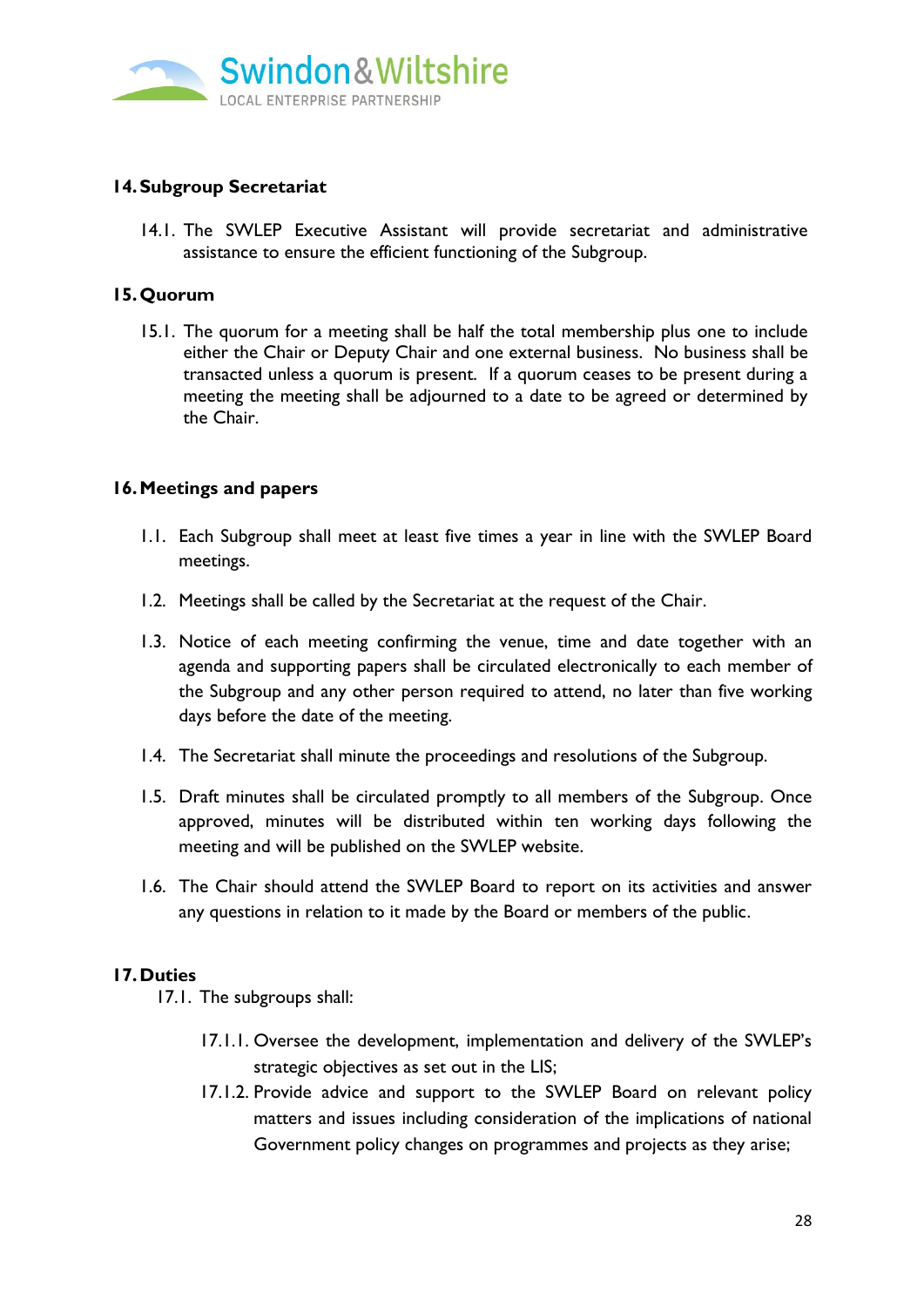

- 17.1.3. Analyse performance information pertaining to their areas of focus and advise the SWLEP Board on emerging implications and opportunities;
- 17.1.4. Ensure strategic linkage and close working with other SWLEP subgroups, relevant Unitary Authority teams and partners;
- 17.1.5. Undertake such other functions as prescribed or agreed upon by the Subgroup and agreed by the Board;
- 17.1.6. Oversee the delivery of their relevant section of the LIS Implementation Plan, undertake stakeholder management activity as required and review the delivery of projects and programmes which fall under its strategic remit (Table 1); and
- 17.1.7. Request funding, if required, up to an agreed amount from the Board to support strategy development and stakeholder management.

| <b>Subgroup</b>                            | <b>Overview</b>                                                                                                                                                                                                                                                                                                                                                                                                                                                                                                |
|--------------------------------------------|----------------------------------------------------------------------------------------------------------------------------------------------------------------------------------------------------------------------------------------------------------------------------------------------------------------------------------------------------------------------------------------------------------------------------------------------------------------------------------------------------------------|
| <b>Skills and Talent</b>                   | Develop and deliver the Swindon and Wiltshire Skills Plan and Annual<br>Skills Report which is SWLEP's response to People Foundation of<br>Productivity of the Swindon and Wiltshire Local Industrial Strategy.<br>Maintain oversight over SWLEP funded skills and talent projects and the<br>delivery of European and other funded skills projects in order to inform<br>the SWLEP board of emerging strengths and weaknesses.<br>The Chair, to act as the Board Champion for Equality on the SWLEP<br>Board. |
| Infrastructure,<br><b>Ideas and Places</b> | Develop and maintain the Swindon and Wiltshire Infrastructure and<br>Places Plan in response to priorities set out in the Swindon and Wiltshire<br><b>Local Industrial Strategy</b><br>Maintain oversight over SWLEP funded infrastructure, place shaping and<br>innovation projects inkling GPIF investment in order to inform the<br>SWLEP board of emerging strengths and weaknesses.                                                                                                                       |

**Table 1: Overview by subgroup activity**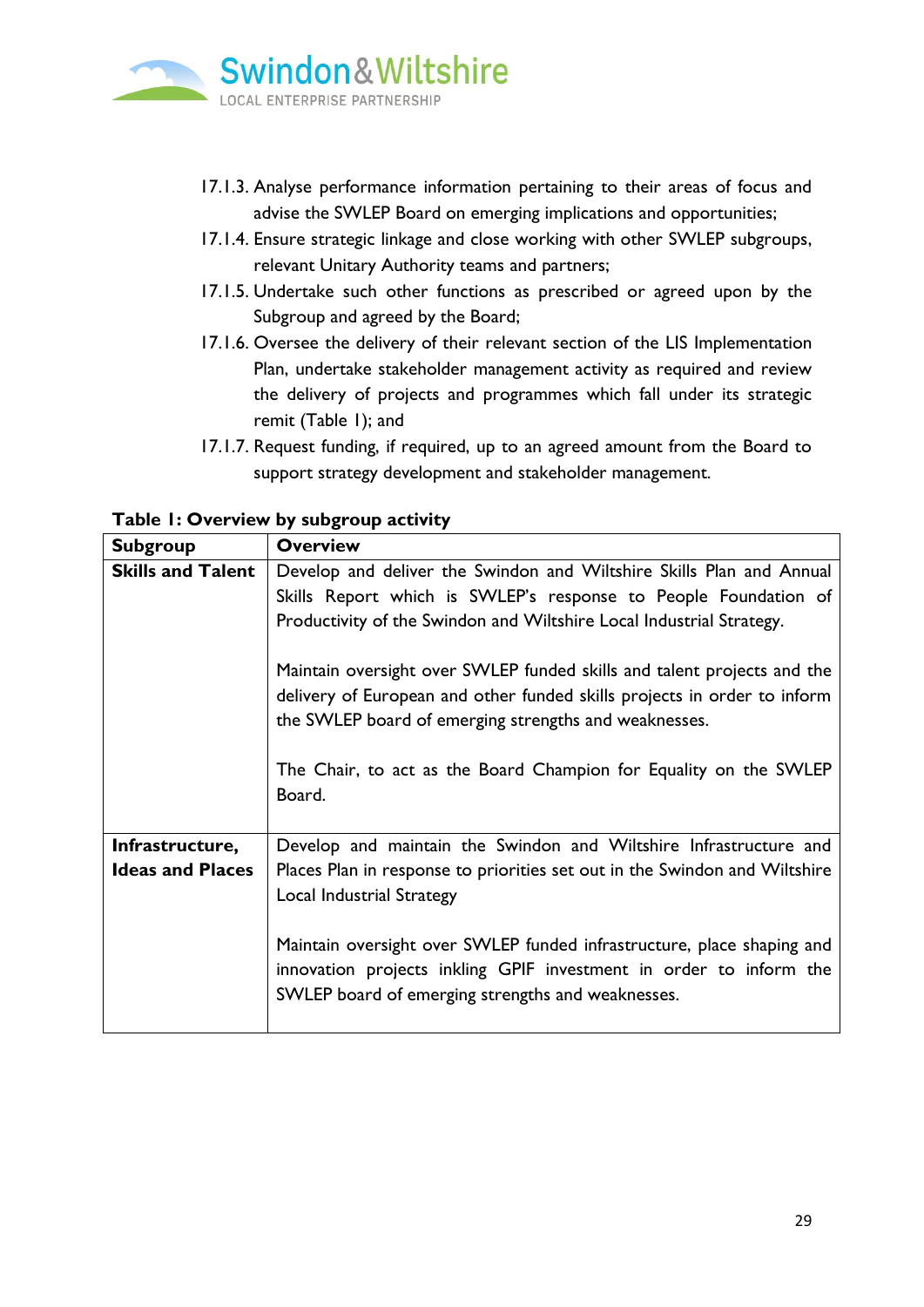

| <b>Subgroup</b>    | <b>Overview</b>                                                                                                                                                                                                                                   |
|--------------------|---------------------------------------------------------------------------------------------------------------------------------------------------------------------------------------------------------------------------------------------------|
| <b>Business</b>    | Develop and deliver the Swindon and Wiltshire Business Environment                                                                                                                                                                                |
| <b>Environment</b> | Plan in response to the priorities set out in the Swindon and Wiltshire                                                                                                                                                                           |
|                    | Local Industrial Strategy.                                                                                                                                                                                                                        |
|                    | Maintain oversight over SWLEP's Growth Hub and funded business<br>development projects and the delivery of European and other funded<br>business development projects in order to inform the SWLEP board of<br>emerging strengths and weaknesses. |
|                    | Oversees and delegates work to the Rural Economy Sector Working<br>Group and maintains oversight of the Business Intelligence and Network<br>Group.                                                                                               |
|                    | The Chair, with the support of the Deputy Chair, to act as the<br>representative of Small and Medium Enterprises on the SWLEP Board.                                                                                                              |

## **18.Reporting responsibilities**

- 18.1. Each Subgroup will discuss policy and strategy recommendations for future delivery under their respective area of the Local Industrial Strategy and Plan for Growth.
- 18.2. Subgroups will make whatever recommendations to the Board on any area within its remit where it deems that action or improvement is needed.
- 18.3. Each Subgroup will report to on its proceedings as requested by the Board on all matters within its duties and responsibilities.

## **19. Conflict of interest**

19.1. The SWLEP Governance Framework includes a Conflicts of Interest Policy and members of the SWLEP Subgroups are required to disclose at Subgroup meetings and using the SWLEP's Register of Interests form any potential conflicts of interest or pecuniary interests (for example, direct financial interest in a scheme through employment or personal gain including any interest as a result of close personal relationships or friendships) which may prevent them from making an impartial decision. Depending on the nature of this interest, there may be the need to co-opt another suitable member on to the SWLEP Subgroup for the purpose of making the decision in question.